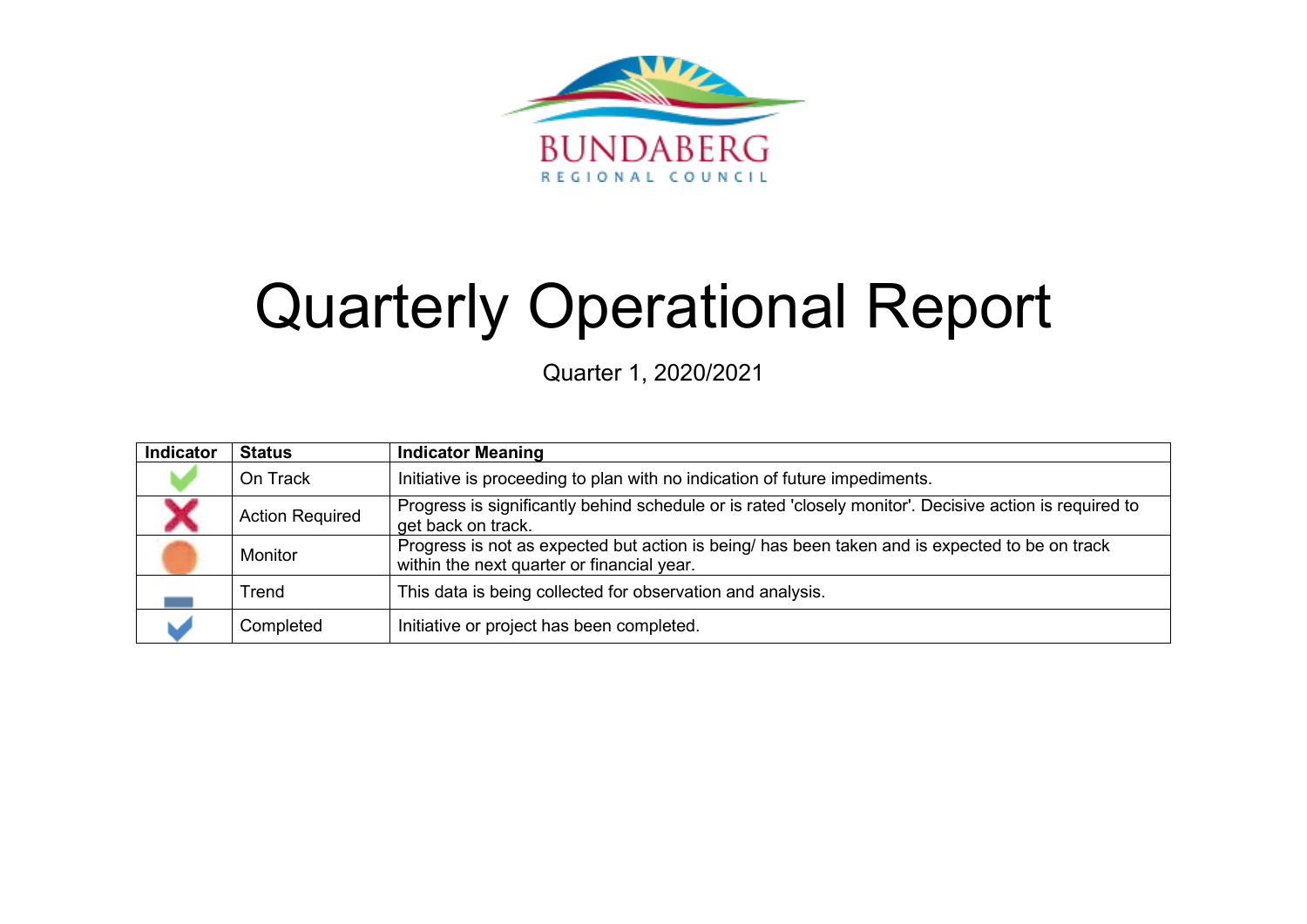# **Our community**

# *Economic growth and prosperity*

**Provide responsive, consistent and timely customer service to our residents, investors and developers.** 

| <b>Performance Measure</b>                                                                              | <b>Organisation Link</b>                                  | <b>Target</b> | <b>Actual</b>  | <b>Status</b> |   | <b>Comments</b>                                                                                                                                                 |
|---------------------------------------------------------------------------------------------------------|-----------------------------------------------------------|---------------|----------------|---------------|---|-----------------------------------------------------------------------------------------------------------------------------------------------------------------|
| Connections: Percentage of new<br>water and wastewater connections<br>installed within 25 days.         | Organisation<br>- Infrastructure<br>- Water Services      |               | $\geq$ 95.00%  | 95.00%        |   | A: Total Applications Received:<br>184                                                                                                                          |
|                                                                                                         |                                                           |               |                |               |   | B: Total Applications Paid &<br>Installation Requested: 168                                                                                                     |
|                                                                                                         |                                                           |               |                |               |   | C: Total Processed within 25<br>days: 160                                                                                                                       |
|                                                                                                         |                                                           |               |                |               |   | D: Total Not processed within<br>25 days: 8                                                                                                                     |
|                                                                                                         |                                                           |               |                |               |   | $KPI = C/B = 160/168 = 95%$                                                                                                                                     |
| Percentage of applications to endorse<br>Subdivision Plans decided within 15<br>days.                   | Organisation<br>- Development<br>- Development Assessment |               | $\geq$ 95.00%  | 100.00%       | V | 29 Plans of subdivision were<br>decided for the quarter.                                                                                                        |
| Percentage of low complexity<br>development applications decided<br>within 10 days.                     | Organisation<br>- Development<br>- Development Assessment |               | $\geq$ 90.00%  | 80.00%        |   | 7 low risk applications were<br>decided in ten days or less out<br>of a total of 9 low risk<br>applications decided for the<br>quarter.                         |
| Percentage of pre-lodgement meeting Specifical Development<br>outcomes issued within 5 days or<br>less. | Organisation<br>- Development Assessment                  |               | $\geq 80.00\%$ | 44.00%        | X | Meeting outcomes for 7<br>meetings were issued in 5 days<br>or less out of a total of 16<br>meetings held for the quarter.                                      |
| Percentage of total code assessable<br>development applications decided<br>within 25 days or less.      | Organisation<br>- Development<br>- Development Assessment |               | $\geq 80.00\%$ | 69.00%        |   | 24 code assessable<br>applications were determined in<br>25 days or less out of a total of<br>35 code assessable<br>applications determined for the<br>quarter. |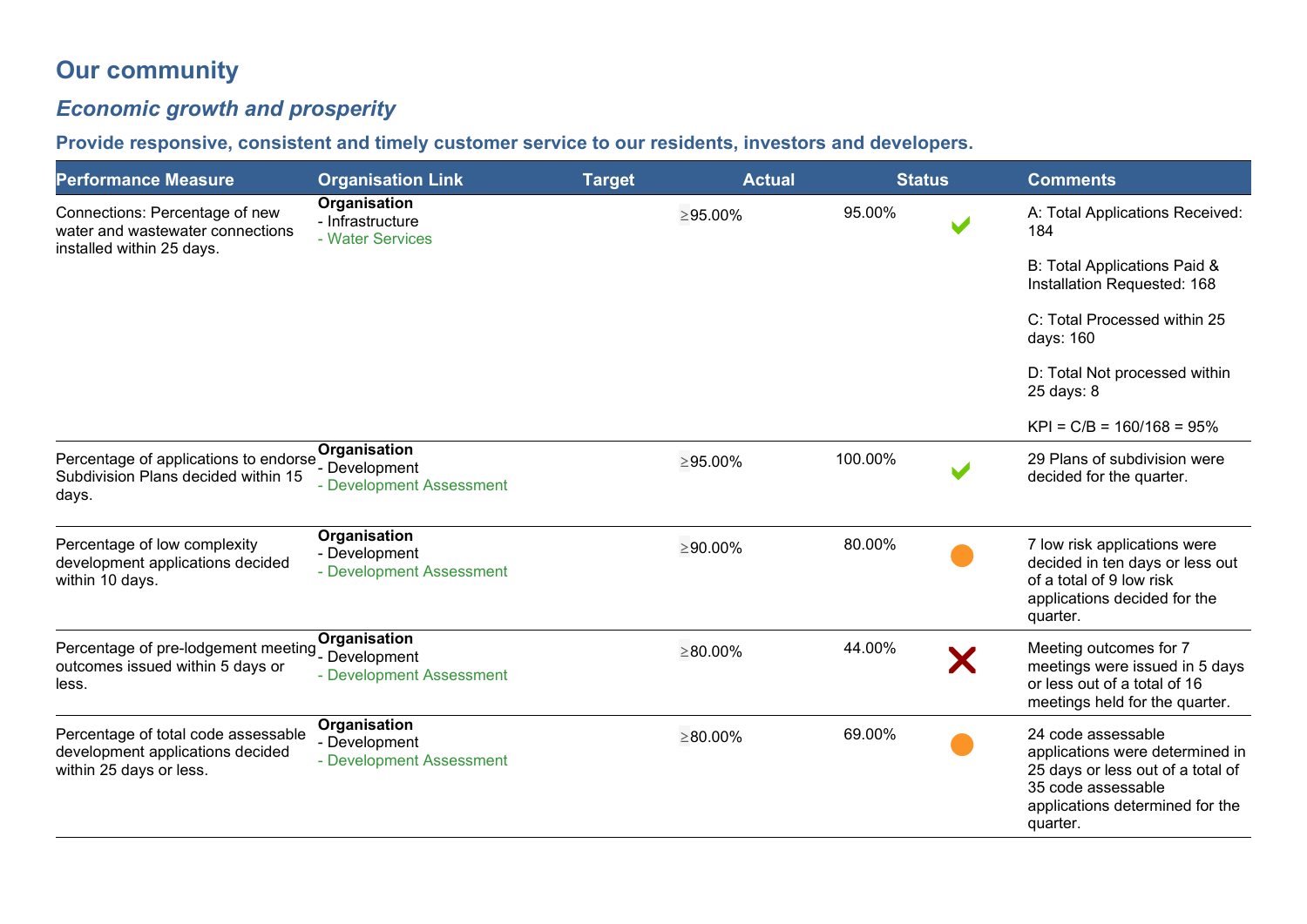| <b>Performance Measure</b>                                                                           | <b>Organisation Link</b>                                  | <b>Target</b> | <b>Actual</b>  | <b>Status</b> |                          | <b>Comments</b>                                                                                                                                                                                                                                                  |
|------------------------------------------------------------------------------------------------------|-----------------------------------------------------------|---------------|----------------|---------------|--------------------------|------------------------------------------------------------------------------------------------------------------------------------------------------------------------------------------------------------------------------------------------------------------|
| Percentage of total concurrence<br>agency referrals decided within 10<br>days.                       | Organisation<br>- Development<br>- Development Assessment |               | $\geq$ 95.00%  | 90.00%        |                          | 88 concurrence referrals were<br>decided within 10 days or less<br>out of a total 98 referrals<br>decided for the quarter.                                                                                                                                       |
| Percentage of total impact<br>assessable development applications<br>decided within 35 days or less. | Organisation<br>- Development<br>- Development Assessment |               | $\geq 60.00\%$ | 100.00%       |                          | 1 impact assessable<br>development application was<br>decided in 35 days or less out of<br>a total of 1 application decided<br>for the quarter.                                                                                                                  |
| Percentage planning and building<br>searches are issued within statutory<br>and corporate timelines. | Organisation<br>- Development<br>- Development Assessment |               | $\geq$ 95.00%  | 100.00%       |                          | 11 planning certificates and 283<br><b>Building Compliance Searches</b><br>were completed for the quarter.                                                                                                                                                       |
| Plumbing Services: Fast-track<br>Approvals: Percentage of approvals<br>decided within 2 days.        | Organisation<br>- Infrastructure<br>- Water Services      |               | $\geq$ 95.00%  | 100.00%       |                          | Council no longer offers Fast<br>Track Applications from 1 July<br>2020, as per Council resolution.                                                                                                                                                              |
| Plumbing Services: Percentage of<br>approvals decided within 10 days.                                | Organisation<br>- Infrastructure<br>- Water Services      |               | $\geq 95.00\%$ | 99.00%        | $\overline{\phantom{a}}$ | 208 applications from a total of<br>210 applications were<br>processed for the quarter within<br>the 10 day period. The<br>outstanding applications<br>required additional information<br>from the applicant for the<br>application to be assessed<br>correctly. |

## **Promote our region as a preferred investment destination nationally and internationally.**

| <b>Performance Measure</b>                                           | <b>Organisation Link</b>                        | <b>Target</b> | <b>Actual</b> | <b>Status</b> | Comments                  |
|----------------------------------------------------------------------|-------------------------------------------------|---------------|---------------|---------------|---------------------------|
| Holiday Parks: Percentage Holiday<br>Park accommodation is occupied. | Organisation<br>- Community & Environment       |               | Trend         | 69.96%        | Burnett Heads - 74.15%    |
|                                                                      | - Community Services<br>- Facilities Management |               |               |               | Elliott Heads - 61.4%     |
|                                                                      |                                                 |               |               |               | Miara - 73.25%            |
|                                                                      |                                                 |               |               |               | Moore Park Beach - 71.04% |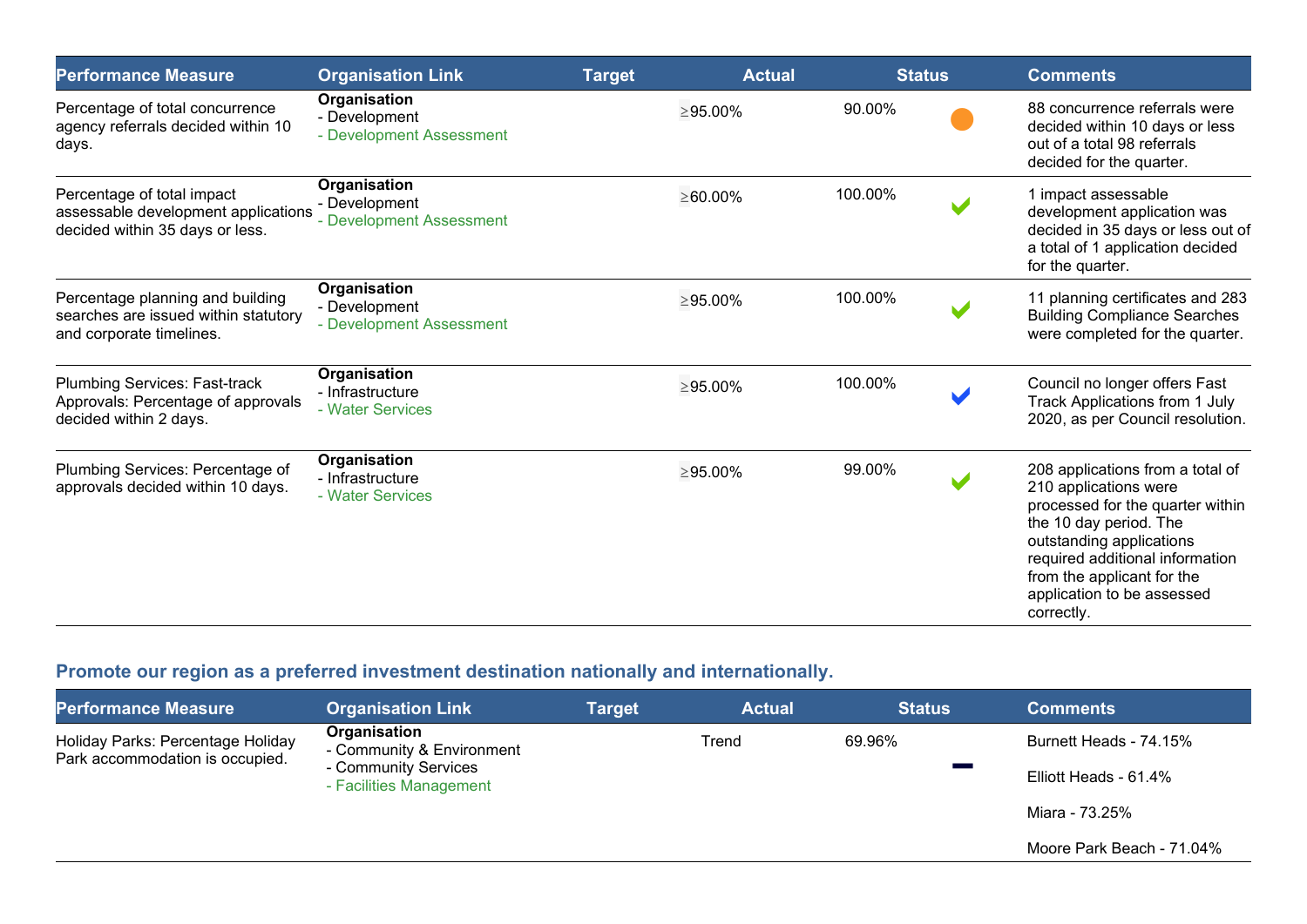| <b>Performance Measure</b>                                                                                                                                                                                                     | <b>Organisation Link</b>                                                             | <b>Target</b>    | <b>Actual</b> | <b>Status</b>    |  | <b>Comments</b>                                                                                                                                                                                                                                                                                                                                                             |  |
|--------------------------------------------------------------------------------------------------------------------------------------------------------------------------------------------------------------------------------|--------------------------------------------------------------------------------------|------------------|---------------|------------------|--|-----------------------------------------------------------------------------------------------------------------------------------------------------------------------------------------------------------------------------------------------------------------------------------------------------------------------------------------------------------------------------|--|
| Number of passengers processed<br>through Bundaberg Regional Airport<br>terminal.                                                                                                                                              | Organisation<br>- Community & Environment<br>- Bundaberg Airport                     | $\geq$ 30,000.00 |               | 5,786.00         |  | Passenger numbers for the<br>quarter were at about 15% of<br>pre-COVID levels. A return to<br>normal is not expected while<br>state and international borders<br>remain closed. Looking forward,<br>a return to several flights daily<br>by Qantas will encourage<br>business travellers between<br>Bundaberg and Brisbane to fly<br>rather than drive during Quarter<br>2. |  |
| Percentage of the total Accounts<br>Payable suppliers spend (excluding<br>Corporate Purchase Cards) with local<br>business categories A, B and C, as<br>defined in the Procurement and<br>Contract Manual.                     | <b>Organisation</b><br>- Organisational Services<br>- Strategic Procurement & Supply | $= 60.00\%$      |               | 45.69%           |  | The Quarter 1 average was<br>45.69%.<br>Payments for the supply &<br>delivery of large vehicles and<br>key infrastructure projects (e.g.<br>Gregory River WTP, etc.) have<br>impacted the result.                                                                                                                                                                           |  |
| To deliver the Childers Festival as an<br>iconic destination event telling the<br>unique story of Childers through place,<br>experience, spirit and culture.<br>Estimated number of participants.                              | <b>Organisation</b><br>- Community & Environment<br>- Tourism & Events<br>Events     |                  | Trend         | Event cancelled. |  | This event was cancelled due to<br>COVID-19 restrictions on<br>events.                                                                                                                                                                                                                                                                                                      |  |
| To deliver the Milbi Festival as a<br>destination arts event telling our<br>indigenous and environmental story<br>through cultural engagement, event<br>delivery and connection to place.<br>Estimated number of participants. | Organisation<br>- Community & Environment<br>- Tourism & Events<br>- Events          |                  | Trend         | Event cancelled. |  | This event was cancelled due to<br>COVID 19 restrictions on<br>events.                                                                                                                                                                                                                                                                                                      |  |
| To deliver the Taste Bundaberg<br>Festival as a destination event telling<br>our unique culinary story through<br>branded events and experiences.<br>Estimated number of participants.                                         | Organisation<br>- Community & Environment<br>- Tourism & Events<br>- Events          |                  | Trend         | Event cancelled. |  | This event was cancelled due to<br>COVID 19 restrictions on<br>events.                                                                                                                                                                                                                                                                                                      |  |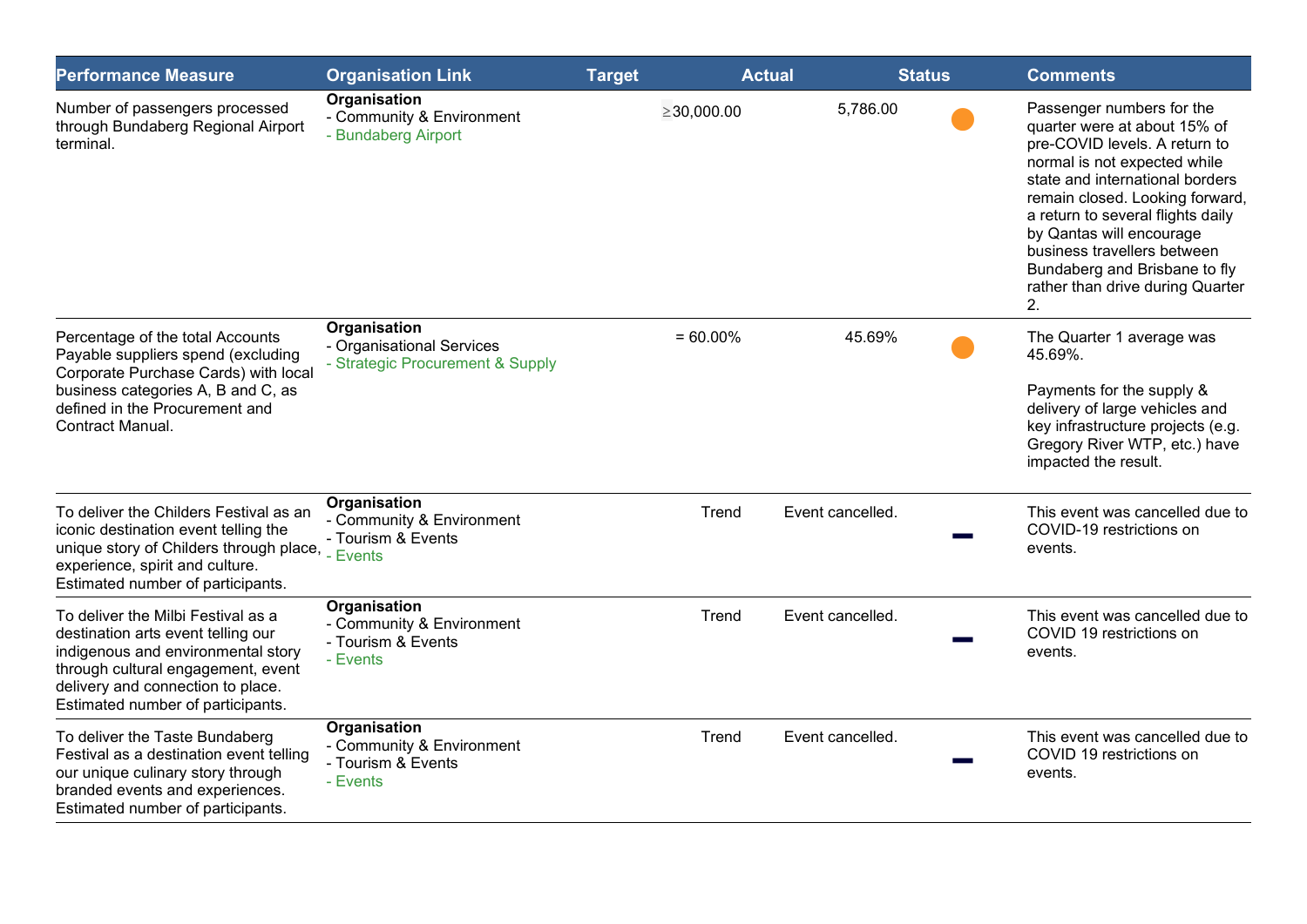## *Safe, active, vibrant and inclusive community*

**Provide facilities, parks, open spaces, services, and programs that promote and support our community's safety and physical wellbeing.**

| <b>Performance Measure</b>                                                                               | <b>Organisation Link</b>                                                                                  | <b>Target</b> | <b>Actual</b>  | <b>Status</b> | <b>Comments</b>                                                                                                                                                                                                         |
|----------------------------------------------------------------------------------------------------------|-----------------------------------------------------------------------------------------------------------|---------------|----------------|---------------|-------------------------------------------------------------------------------------------------------------------------------------------------------------------------------------------------------------------------|
| Number of physical activity and<br>preventative health initiatives promoted<br>and supported by Council. | Organisation<br>- Community & Environment<br>- Parks, Sport & Natural Environment<br>- Sport & Recreation |               | $\geq$ 25.00   | 10.00         | Impacted by COVID-19<br>restrictions. A small number of<br>initiatives towards the back end<br>of the quarter. For example -<br>planning / promotion of the Be<br>Active Be Alive Program<br>(October - December 2020). |
| Percentage of agreed service levels<br>have been met.                                                    | Organisation<br>- Community & Environment<br>- Parks, Sport & Natural Environment<br>- Parks & Gardens    |               | $\geq 85.00\%$ | 96.00%        | Service standards have remained<br>high and have been met for this<br>Quarter.                                                                                                                                          |

**Manage our road landscapes, urban areas and recreational environments to support our community's lifestyle and to enhance the identity, special character and heritage of our region.**

| <b>Performance Measure</b>                           | <b>Organisation Link</b>                                          | Target | <b>Actual</b> | Status | <b>Comments</b>                                             |
|------------------------------------------------------|-------------------------------------------------------------------|--------|---------------|--------|-------------------------------------------------------------|
| Development approvals are audited for<br>compliance. | Organisation<br>- Development<br>- Development Strategic Planning |        | Yes/No        | Yes    | 6 development approvals were<br>audited during the quarter. |

#### **Support and facilitate community programs, networks, projects and events that promote social connectedness; and active and healthy community life.**

| <b>Performance Measure</b>                                                                                                                                                                                 | <b>Organisation Link</b>                                                              | <b>Target</b> | <b>Actual</b> | <b>Status</b> | <b>Comments</b>                                                                                                  |
|------------------------------------------------------------------------------------------------------------------------------------------------------------------------------------------------------------|---------------------------------------------------------------------------------------|---------------|---------------|---------------|------------------------------------------------------------------------------------------------------------------|
| Access to Services - Commonwealth Home<br>Support Programme & Queensland Community<br>Care (State and Federal funded): Number of<br>service users with improved ability to access<br>appropriate services. | Organisation<br>- Community & Environment<br>- Community Services<br>- Community Care |               | $\geq$ 50.00  | 506.00        | Significant work has continued to<br>ensure older members of our<br>community keep connected during<br>COVID-19. |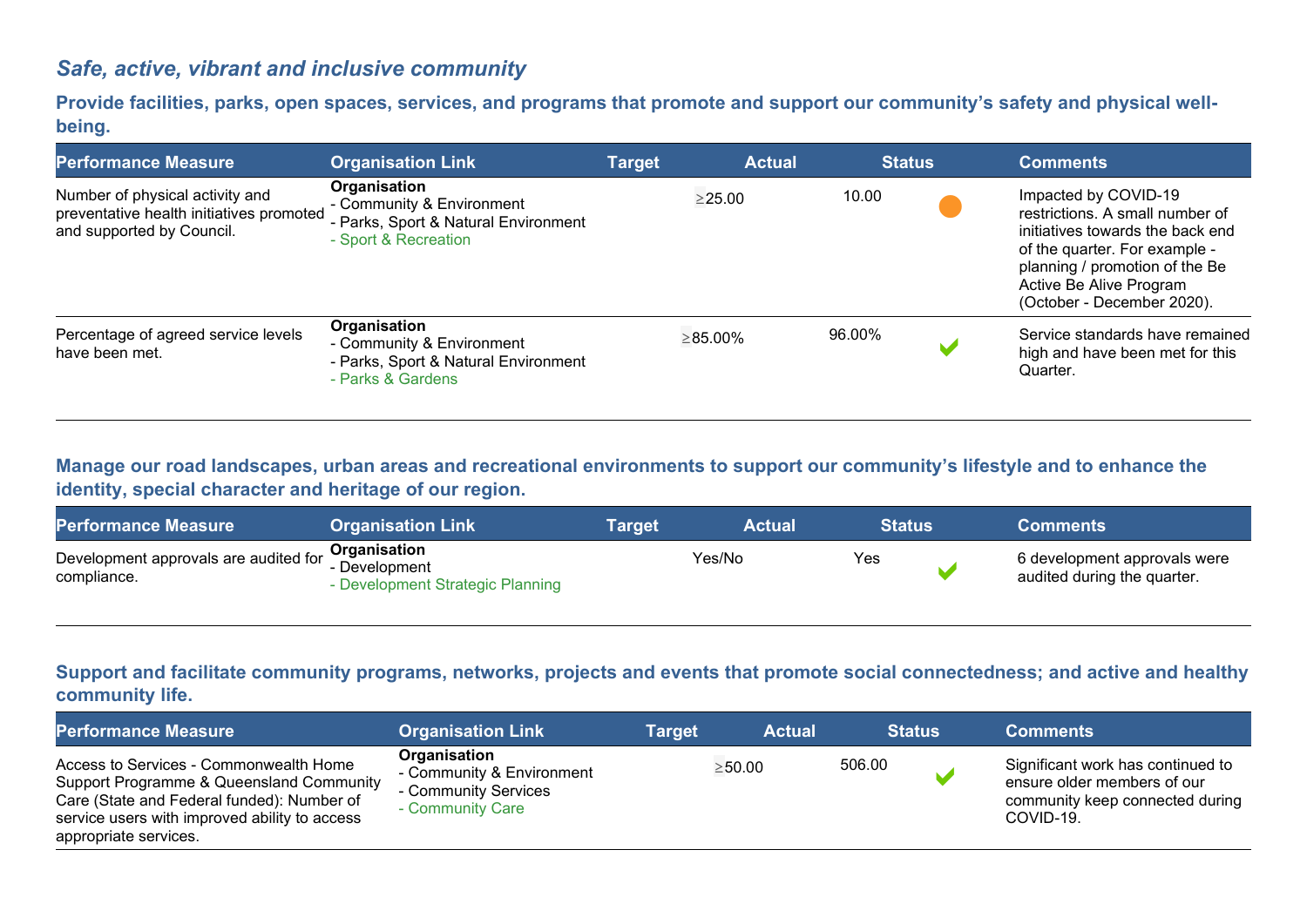| <b>Performance Measure</b>                                                                                                                                                           | <b>Organisation Link</b>                                                                                     | <b>Target</b> | <b>Actual</b> |          | <b>Status</b> | <b>Comments</b>                                                                                                                                                                                                                                              |
|--------------------------------------------------------------------------------------------------------------------------------------------------------------------------------------|--------------------------------------------------------------------------------------------------------------|---------------|---------------|----------|---------------|--------------------------------------------------------------------------------------------------------------------------------------------------------------------------------------------------------------------------------------------------------------|
| <b>Community Support Services Commonwealth</b><br>Home Support Programme & Queensland<br>Community Care (State & Federal Funded):<br>Number of service users who received a service. | Organisation<br>- Community & Environment<br>- Community Services<br>- Community Care                        | Trend         |               | 506.00   |               | Significant work has continued to<br>ensure older members of our<br>community keep connected during<br>COVID-19.                                                                                                                                             |
| Funded Programs (State & Federal): Percentage<br>programs and services are demonstrating<br>compliance with standards and meeting funding<br>targets.                                | Organisation<br>- Community & Environment<br>- Community Services<br>- Community Care                        | ≥98.00%       |               | 98.00%   |               | Unspent funds were allocated to<br>technology to assist with COVID-<br>19, as permitted under funding.                                                                                                                                                       |
| Local Law, Animal Management - number of<br>community education programs<br>delivered/attended.                                                                                      | Organisation<br>- Community & Environment<br>- Health & Regulatory Services                                  | $\geq 10.00$  |               | 0.00     |               | Due to COVID-19 restrictions the<br>Petpep school based education<br>program was moved online from<br>the previous face to face model.<br>The cost v benefit of this new<br>model is being evaluated. New<br>program to be taken up if deemed<br>beneficial. |
| Number of community development partnerships,<br>projects and initiatives promoted and supported<br>by Council.                                                                      | Organisation<br>- Community & Environment<br>- Community Services<br>- Community Development                 | Trend         |               | 54.00    |               | Partnerships - 36<br>Projects - 12                                                                                                                                                                                                                           |
|                                                                                                                                                                                      |                                                                                                              |               |               |          |               | Events - 6                                                                                                                                                                                                                                                   |
| Number of community grants provided.                                                                                                                                                 | Organisation<br>- Community & Environment<br>- Community Services<br>- Community Development                 | Trend         |               | 14.00    |               | <b>Community Grants - 8</b><br>Micro Grants - 6                                                                                                                                                                                                              |
| Number of financial assistance<br>requests/applications supported<br>(individuals/sporting organisations/events).                                                                    | Organisation<br>- Community & Environment<br>- Parks, Sport & Natural<br>Environment<br>- Sport & Recreation | Trend         |               | 47.00    |               | COVID-19 Stimulus Funding: 47<br>Applications approved.                                                                                                                                                                                                      |
| Number of occasions that information, advice and<br>referral services were provided.                                                                                                 | Organisation<br>- Community & Environment<br>- Community Services<br>- Neighbourhood Centres                 | Trend         |               | 2,469.00 |               | Still lower than usual across all<br>areas due to impacts of COVID-19<br>restrictions. We continue to focus<br>on social connectedness. However,                                                                                                             |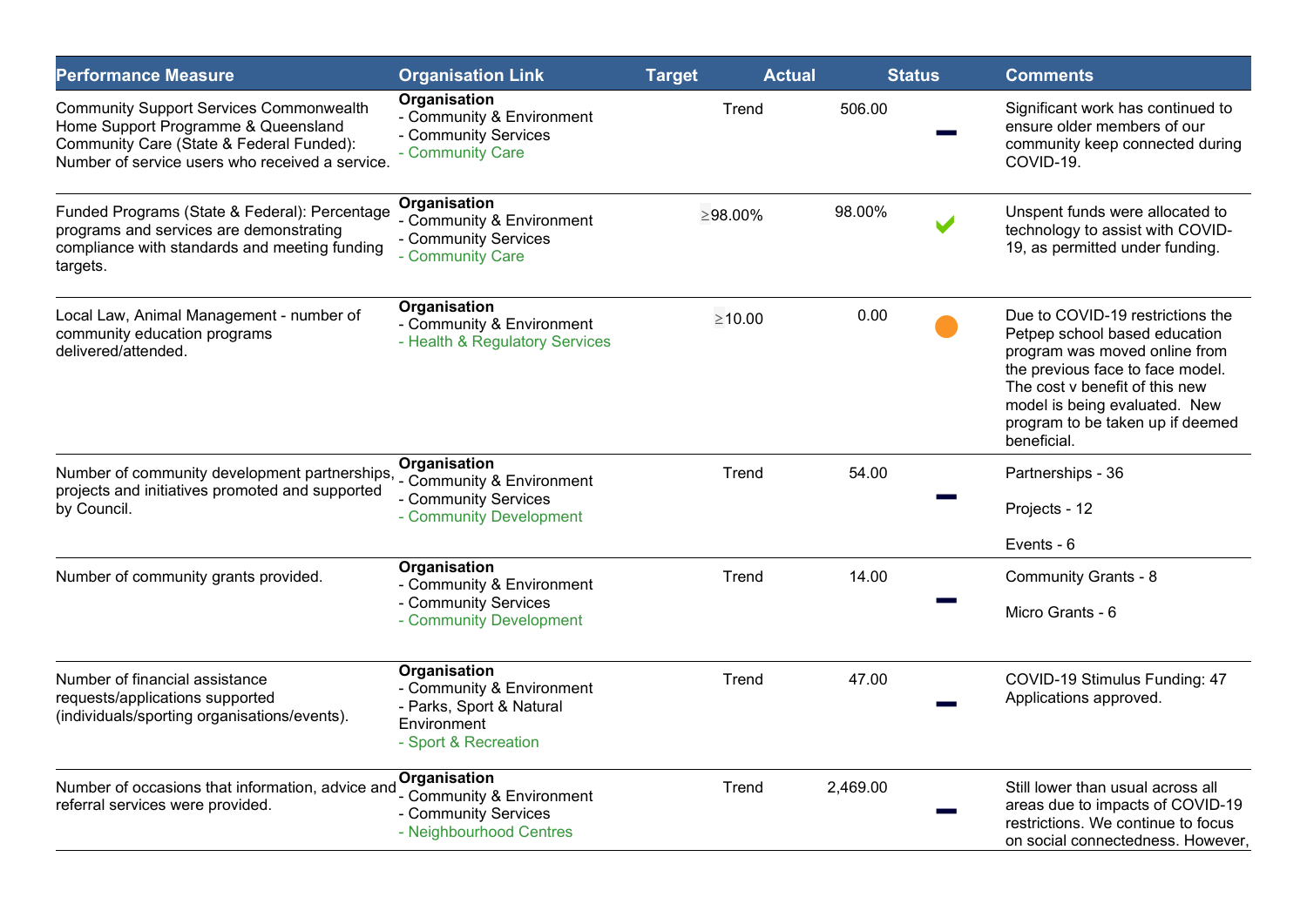| <b>Performance Measure</b>                                                                                                                                                                 | <b>Organisation Link</b>                                                                     | <b>Target</b> | <b>Actual</b> | <b>Status</b> |   | <b>Comments</b>                                                                                                                                                                                                                   |
|--------------------------------------------------------------------------------------------------------------------------------------------------------------------------------------------|----------------------------------------------------------------------------------------------|---------------|---------------|---------------|---|-----------------------------------------------------------------------------------------------------------------------------------------------------------------------------------------------------------------------------------|
|                                                                                                                                                                                            |                                                                                              |               |               |               |   | higher than the previous quarter<br>due to the increase in Centres<br>activities.                                                                                                                                                 |
| Number of service users who received a service.                                                                                                                                            | Organisation<br>- Community & Environment<br>- Community Services<br>- Neighbourhood Centres |               | Trend         | 2,925.00      |   | Still lower than usual across all<br>areas due to impacts of COVID-19<br>restrictions. We continue to focus<br>on social connectedness. However,<br>higher than the previous quarter<br>due to increase in Centres<br>activities. |
| Number of service users with improved quality of<br>life.                                                                                                                                  | Organisation<br>- Community & Environment<br>- Community Services<br>- Neighbourhood Centres |               | Trend         | 2,854.00      |   | Still lower than usual across all<br>areas due to impacts of COVID-19<br>restrictions. We continue to focus<br>on social connectedness. However,<br>higher than the previous quarter<br>due to increase in Centres<br>activities. |
| Number of services users with improved ability to<br>access appropriate services.                                                                                                          | Organisation<br>- Community & Environment<br>- Community Services<br>- Neighbourhood Centres |               | Trend         | 1,691.00      |   | Still lower than usual across all<br>areas due to impacts of COVID-19<br>restrictions. We continue to focus<br>on social connectedness. However,<br>higher than the previous quarter<br>due to increase in Centres<br>activities. |
| Quality of Life - Commonwealth Home Support<br>Programme & Queensland Community Care<br>(State and Federal funded): Number of service<br>users with improved quality of life.              | Organisation<br>- Community & Environment<br>- Community Services<br>- Community Care        | $\geq$ 300.00 |               | 506.00        |   | Significant work has continued to<br>ensure older members of our<br>community keep connected during<br>COVID-19.                                                                                                                  |
| Social Connectedness - Commonwealth Home<br>Support Programme & Queensland Community<br>Care (State and Federal funded): Number of<br>service users with improved social<br>connectedness. | Organisation<br>- Community & Environment<br>- Community Services<br>- Community Care        | $\geq 150.00$ |               | 401.00        | V | Significant work has continued to<br>ensure older members of our<br>community keep connected during<br>COVID-19                                                                                                                   |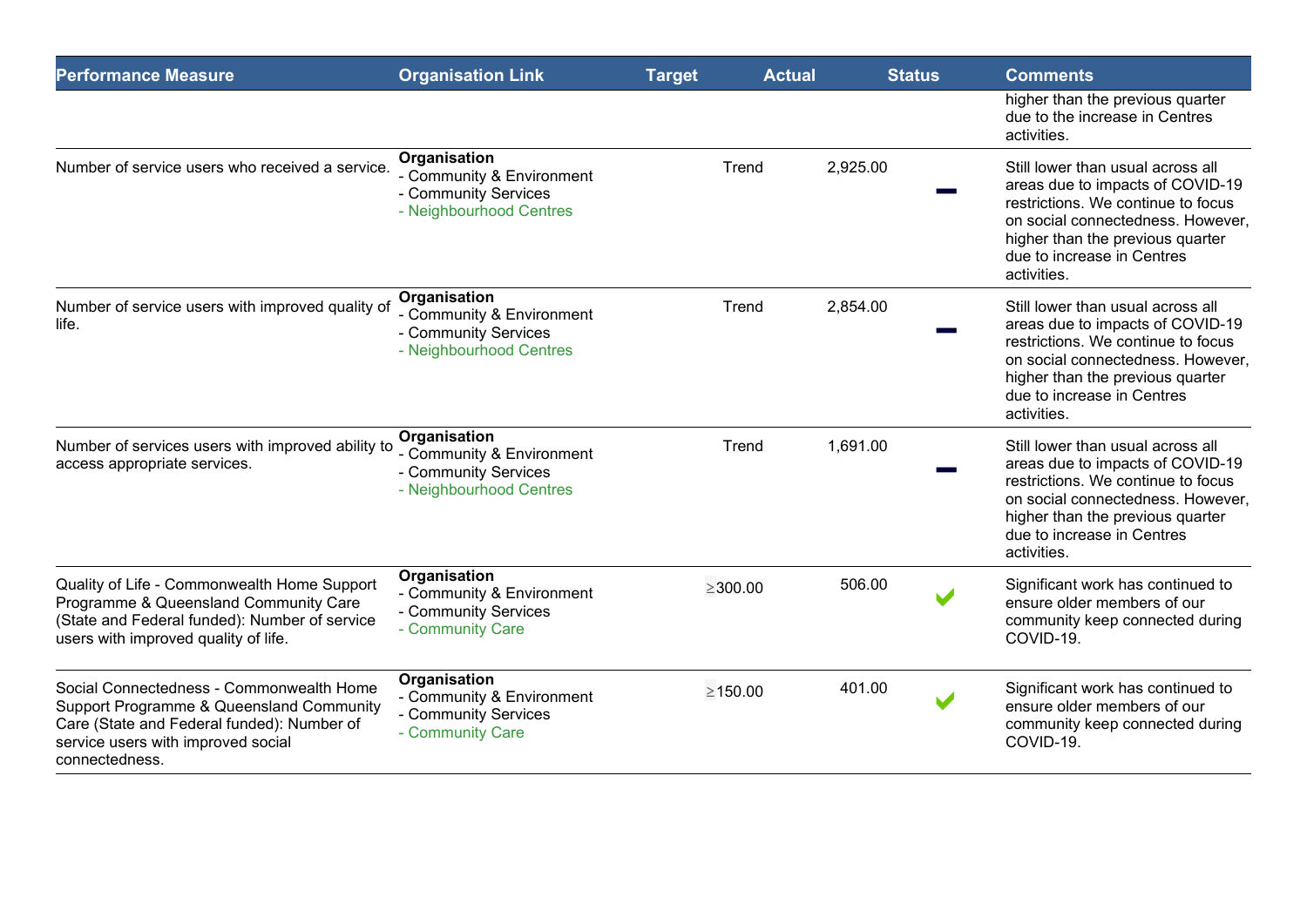## *An empowered and creative place*

**Provide facilities, spaces, services and activities that promote and support lifelong learning and community engagement with the arts and culture.**

| <b>Performance Measure</b>                                                                                               | <b>Organisation Link</b>                                                                                    | <b>Target</b> | <b>Actual</b>    | <b>Status</b> | <b>Comments</b>                                                                                                                                                         |
|--------------------------------------------------------------------------------------------------------------------------|-------------------------------------------------------------------------------------------------------------|---------------|------------------|---------------|-------------------------------------------------------------------------------------------------------------------------------------------------------------------------|
| Capacity: Days booked as a<br>percentage of total days available.                                                        | Organisation<br>- Community & Environment<br>- Arts & Cultural Services<br>- Moncrieff Entertainment Centre |               | Trend            | 0.00          | No days booked due to COVID-<br>19 closures.                                                                                                                            |
| Number of community groups using Community & Environment<br>the Moncrieff Entertainment Centre. Arts & Cultural Services | Organisation<br>- Moncrieff Entertainment Centre                                                            |               | Trend            | 0.00          | No community use due to<br>COVID-19 closure.                                                                                                                            |
| Number of participants in our<br>community programs.                                                                     | Organisation<br>- Community & Environment<br>- Library Services                                             |               | ≥1,800.00        | 548.00        | Library program capacity has<br>been reduced to meet Social<br>Distancing requirements.<br>Programs delivered have been<br>well attended.                               |
| Number of patrons using our<br>libraries.                                                                                | <b>Organisation</b><br>- Community & Environment<br>- Library Services                                      |               | $\geq 65,000.00$ | 42,317.00     | COVID-19 has impacted visitor<br>numbers to Bundaberg Regional<br>Libraries.                                                                                            |
| Number of patrons visiting the<br>Moncrieff Entertainment Centre.                                                        | Organisation<br>- Community & Environment<br>- Arts & Cultural Services<br>- Moncrieff Entertainment Centre |               | $\geq 8,000.00$  | 0.00          | No patrons due to COVID-19<br>closures. Venue re-opened on 2<br>October 2020.                                                                                           |
| Number of visitors to BRAG and<br>ChArts.                                                                                | Organisation<br>- Community & Environment<br>- Arts & Cultural Services<br>- Galleries - BRAG & ChArts      |               | Trend            | 2,973.00      | Note that both Galleries were<br>closed due to COVID-19 until 28<br>August 2020. Numbers for the<br>exhibitions held since that date<br>are: BRAG 1764, CHARTS<br>1209. |
| Occupancy: Seats booked as a<br>percentage of total seats available.                                                     | Organisation<br>- Community & Environment<br>- Arts & Cultural Services<br>- Moncrieff Entertainment Centre |               | Trend            | 0.00          | No occupancy due to COVID-19<br>closure.                                                                                                                                |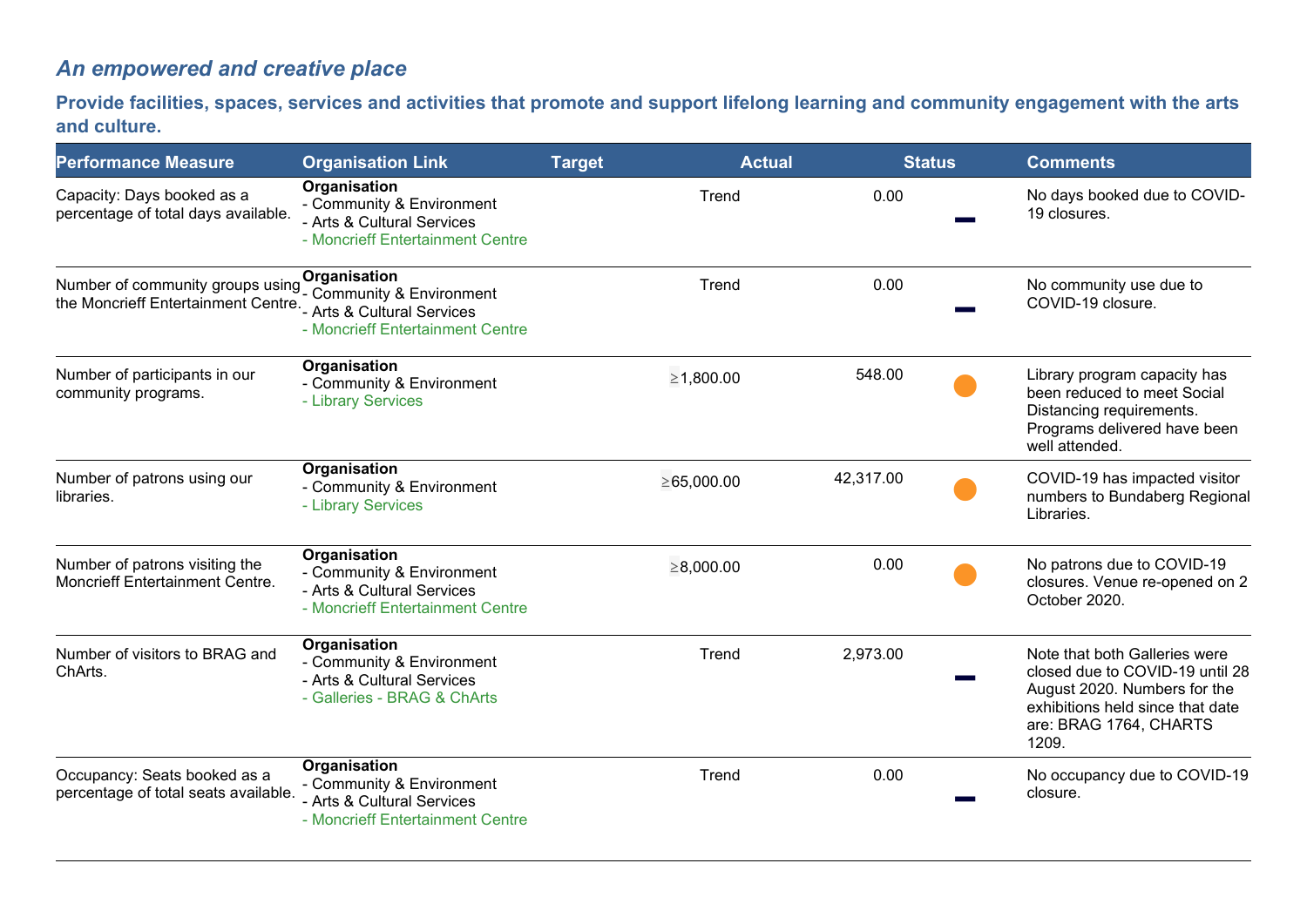| <b>Performance Measure</b>                                                         | <b>Organisation Link</b>                                                                                    | <b>Target</b> | <b>Actual</b> | <u>  S</u> tatus | <b>Comments</b>                                                                                                                                                                                                                                                                                                                                         |
|------------------------------------------------------------------------------------|-------------------------------------------------------------------------------------------------------------|---------------|---------------|------------------|---------------------------------------------------------------------------------------------------------------------------------------------------------------------------------------------------------------------------------------------------------------------------------------------------------------------------------------------------------|
| Number of participants in our Digital<br>Literacy programs.                        | Organisation<br>- Community & Environment<br>- Library Services                                             |               | $\geq 100.00$ | 257.00           | Additional online programs have<br>been implemented to engage<br>with our patrons as COVID-19<br>has reduced the number of face-<br>to-face programs.                                                                                                                                                                                                   |
| Number of performing arts initiatives<br>designed to engage with our<br>community. | Organisation<br>- Community & Environment<br>- Arts & Cultural Services<br>- Moncrieff Entertainment Centre |               | $\geq$ 3.00   | 0.00             | No performing arts initiatives due<br>to COVID-19 closures.                                                                                                                                                                                                                                                                                             |
| Number of visual arts initiatives<br>designed to engage with our<br>community.     | Organisation<br>- Community & Environment<br>- Arts & Cultural Services<br>- Galleries - BRAG & ChArts      |               | Trend         | 5.00             | Note that both galleries were<br>closed due to COVID-19 until 28<br>August 2020. Activities included:<br>FOUND! Art Trail, Artist Talks,<br>Satellite Exhibition at Gataker's<br>Artspace, Virtual Daily Art<br>Challenge and Art as an Act of<br><b>Optimism Isolated Residents'</b><br>Project. All events were impacted<br>by COVID-19 restrictions. |

#### **Provide leadership in creative innovation, opportunities for learning and social and cultural development.**

## **Advocate and support heritage and culture programs, projects, plans and events, which create a positive identity for the region.**

| <b>Performance Measure</b>                                         | <b>Organisation Link</b>                                                    | Target | <b>Actual</b>  | <b>Status</b> | <b>Comments</b>                                                        |
|--------------------------------------------------------------------|-----------------------------------------------------------------------------|--------|----------------|---------------|------------------------------------------------------------------------|
| Attendee satisfaction at Childers<br>Festival from survey results. | Organisation<br>- Community & Environment<br>- Tourism & Events<br>- Events |        | $\geq 90.00\%$ | $0.00\%$      | This event was cancelled due to<br>COVID-19 restrictions on<br>events. |
| Attendee satisfaction at the Milbi<br>Festival.                    | Organisation<br>- Community & Environment<br>- Tourism & Events<br>- Events |        | $\geq 85.00\%$ | 0.00%         | This event was cancelled due to<br>COVID 19 restrictions on events.    |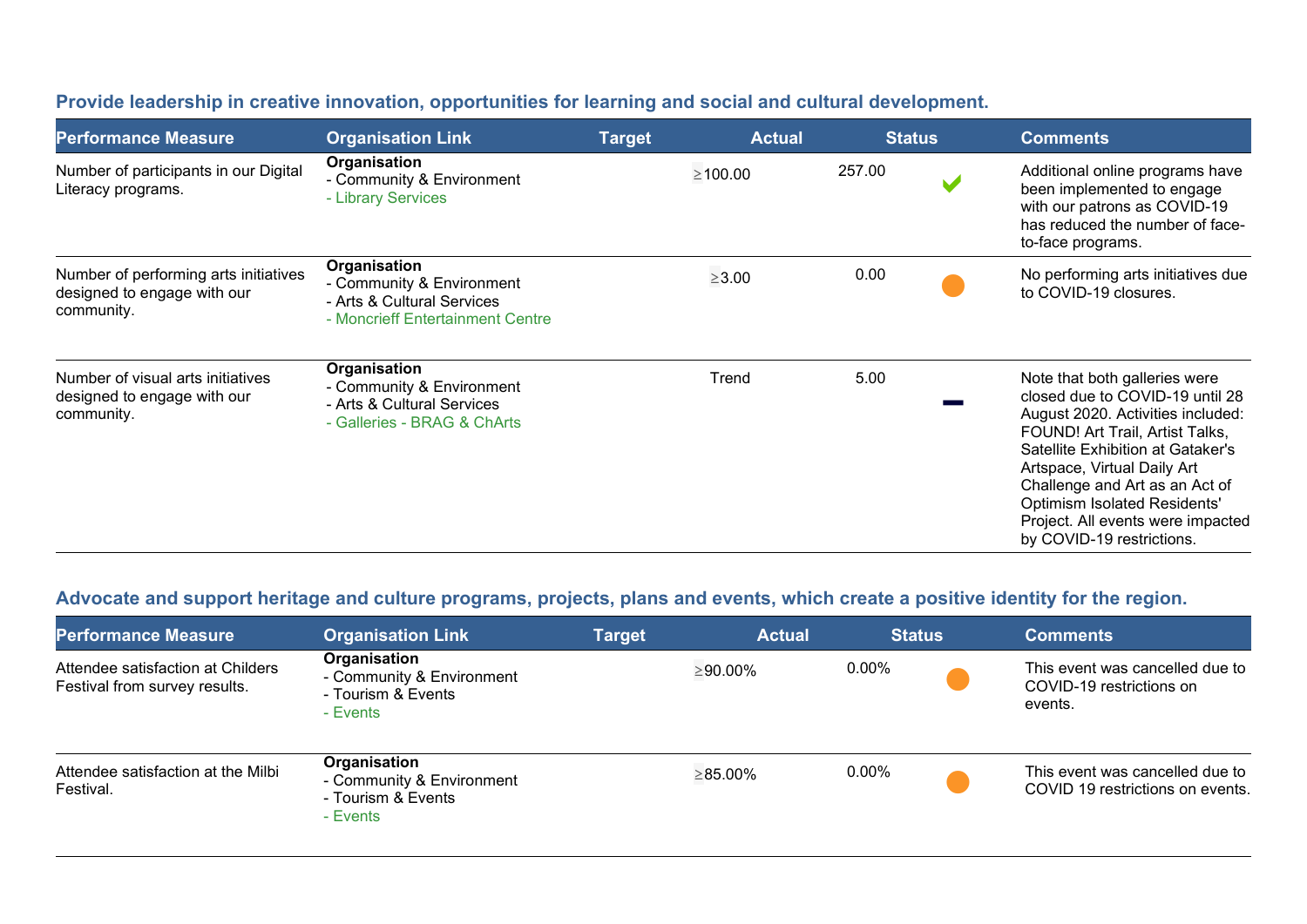| <b>Performance Measure</b>                                | <b>Organisation Link</b>                                                    | Target | <b>Actual</b> |       | <b>Status</b> | <b>Comments</b>                                                     |
|-----------------------------------------------------------|-----------------------------------------------------------------------------|--------|---------------|-------|---------------|---------------------------------------------------------------------|
| Attendee satisfaction at the Taste<br>Bundaberg Festival. | Organisation<br>- Community & Environment<br>- Tourism & Events<br>- Events |        | ≥85.00%       | 0.00% |               | This event was cancelled due to<br>COVID 19 restrictions on events. |

## **Our environment**

#### *Infrastructure that meets our current and future needs*

**Develop, implement and administer strategies and plans underpinned by the principles of sustainable development.** 

| <b>Performance Measure</b>                                       | <b>Organisation Link</b>                                  | <b>Target</b> | <b>Actual</b> | <b>Status</b> | <b>Comments</b>                                                                                                      |
|------------------------------------------------------------------|-----------------------------------------------------------|---------------|---------------|---------------|----------------------------------------------------------------------------------------------------------------------|
| Percentage of complaints formally<br>acknowledged within 5 days. | Organisation<br>- Development<br>- Development Compliance |               | $= 100.00\%$  | 99.00%        | 92 complaints were acknowledged<br>within 5 days out of a total of 93<br>complaints acknowledged for the<br>quarter. |

#### **Plan and implement councils long-term and annual capital works improvement program that reflects community needs and expectations.**

| <b>Performance Measure</b>                                                                     | <b>Organisation Link</b>                              | <b>Target</b> | <b>Actual</b> | <b>Status</b> | <b>Comments</b>                                                             |
|------------------------------------------------------------------------------------------------|-------------------------------------------------------|---------------|---------------|---------------|-----------------------------------------------------------------------------|
| Delivery of Wastewater Capital Projects<br>Program: Percentage of adopted<br>budget completed. | Organisation<br>'- Infrastructure<br>- Water Services | $= 95.00\%$   |               | 14.80%        | The 1st quarter spend is on track<br>for delivery of the annual<br>program. |
| Delivery of Water Capital Projects<br>Program: Percentage of adopted<br>budget completed.      | Organisation<br>- Infrastructure<br>- Water Services  | $= 95.00\%$   |               | 28.90%        | Project works are on track to<br>achieve the annual target.                 |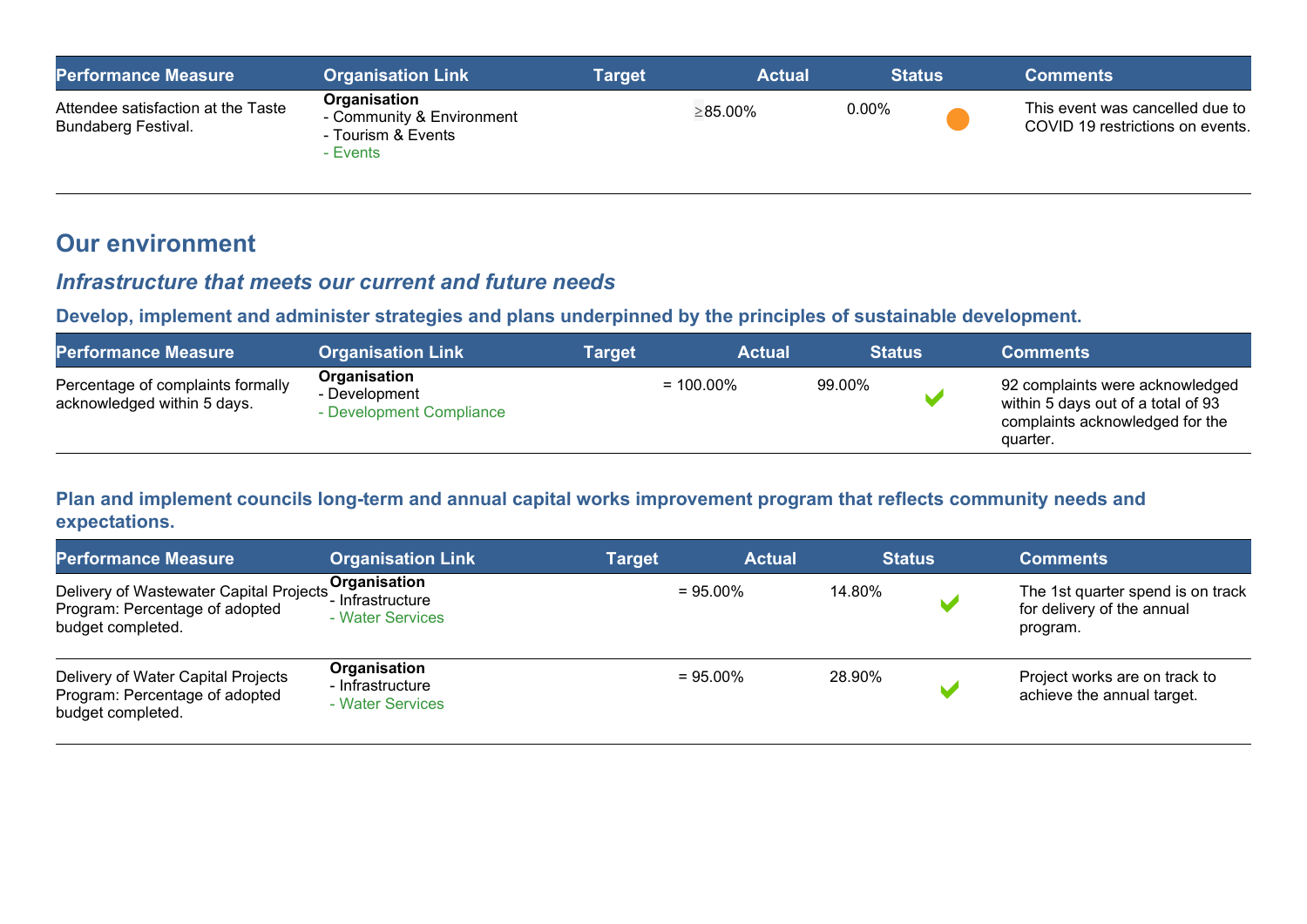**Manage and maintain council owned buildings, facilities and assets that support and facilitate social connectedness and community life.** 

| <b>Performance Measure</b>                                                                                             | <b>Organisation Link</b>                                                                     | <b>Actual</b><br><b>Target</b> | <b>Status</b>   | <b>Comments</b>                                                                                                                                                                                                                                               |
|------------------------------------------------------------------------------------------------------------------------|----------------------------------------------------------------------------------------------|--------------------------------|-----------------|---------------------------------------------------------------------------------------------------------------------------------------------------------------------------------------------------------------------------------------------------------------|
| Number of visitors attending events at<br>the Bundaberg Multiplex Sport and<br><b>Convention Centre.</b>               | Organisation<br>- Community & Environment<br>- Tourism & Events<br>- Tourism Services        | Trend                          | 1129 attendees. | Figures are taken from hirers at<br>the time of booking. Numbers<br>are lower for this period due to<br>COVID-19 restrictions.                                                                                                                                |
| Number of visitors to iconic facilities<br>(Hinkler Hall of Aviation and<br>Fairymead House).                          | Organisation<br>- Community & Environment<br>- Tourism & Events<br>- Tourism Services        | > 4,000.00                     | 6,137.00<br>V   | Hinkler Hall of Aviation - 5040<br>visitors. Fairymead House -<br>1097 visitors.                                                                                                                                                                              |
| Percentage usage of halls and<br>community facilities including<br>Coronation Hall, School of Arts and<br>Gin Gin RSL. | Organisation<br>- Community & Environment<br>- Community Services<br>- Facilities Management | Trend                          | 38.45%          | Utilisation of these facilities is<br>low due to COVID-19<br>restrictions during the period.<br>Usage has increased since the<br>previous quarter as restrictions<br>ease. Coronation Hall - 35.04%,<br>School of Arts - 53.84%, Gin<br>Gin RSL Hall - 26.47% |
| Percentage usage of the Recreational<br>Precinct.                                                                      | Organisation<br>- Community & Environment<br>- Community Services<br>- Facilities Management | Trend                          | 45.21%          | The percentage of usage is<br>lower than usual and was<br>expected due to COVID-19<br>restrictions during this period.                                                                                                                                        |

## *Sustainable and affordable essential services*

**Connect our people, places, businesses and industries by maintaining and improving road transport, pathway and drainage networks.** 

| <b>Performance Measure</b>                                                                                                | <b>Organisation Link</b>                                                              | <b>Target</b> | <b>Actual</b>  |        | <b>Status</b> | <b>Comments</b>                                                                                                                                                |
|---------------------------------------------------------------------------------------------------------------------------|---------------------------------------------------------------------------------------|---------------|----------------|--------|---------------|----------------------------------------------------------------------------------------------------------------------------------------------------------------|
| Percentage of Road, Drainage and<br>Footpath Customer Requests (CRM<br>Tasks) completed within allocated time<br>periods. | Organisation<br>- Infrastructure<br>- Engineering Services<br>' - Corridor Management |               | $\geq 80.00\%$ | 62.00% |               | There were 1830 tasks closed<br>during this quarter. Of these 62%<br>(1,135) met service level<br>requirements, with an average<br>processing time of 21 days. |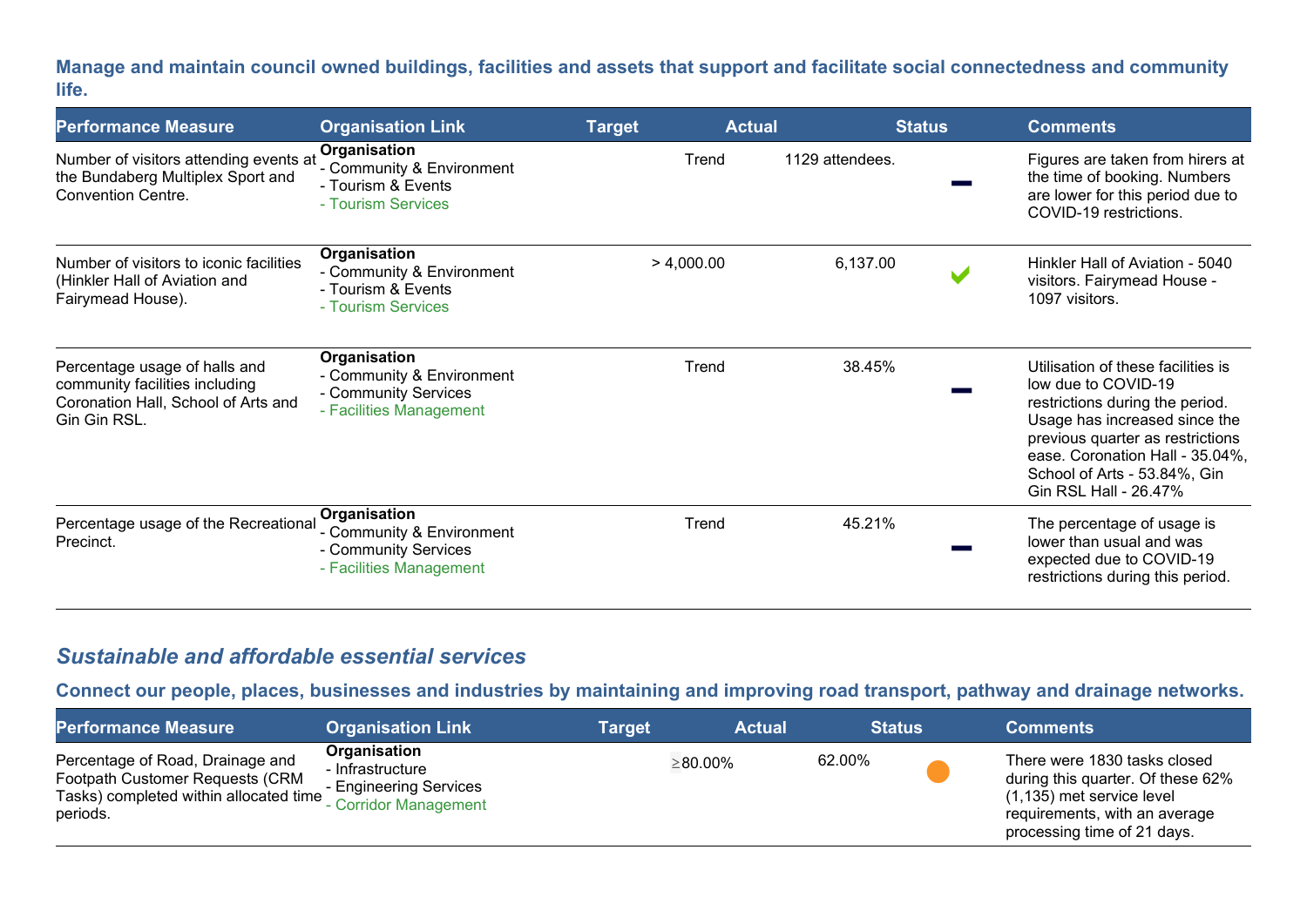#### **Supply potable water and wastewater services that ensure the health of our community in accordance with council's service standards.**

| <b>Performance Measure</b>                                                                | <b>Organisation Link</b>                             | <b>Target</b> | <b>Actual</b>  |        | <b>Status</b> | <b>Comments</b>                                                                                                                                                                                                                                                                                                                              |
|-------------------------------------------------------------------------------------------|------------------------------------------------------|---------------|----------------|--------|---------------|----------------------------------------------------------------------------------------------------------------------------------------------------------------------------------------------------------------------------------------------------------------------------------------------------------------------------------------------|
| Wastewater odour complaints per<br>1,000 connections.                                     | Organisation<br>- Infrastructure<br>- Water Services |               | < 5.00         | 0.41   |               | 11 odour complaints were received for<br>the quarter from a total of 26,768<br>sewage connections.                                                                                                                                                                                                                                           |
| Wastewater reliability: Percentage of<br>customers who do not experience<br>interruption. | Organisation<br>- Infrastructure<br>- Water Services |               | $\geq 95.00\%$ | 99.73% |               | 73 sewerage connections experienced<br>a service interruption from a total of<br>26,768 sewerage connections.                                                                                                                                                                                                                                |
| Wastewater reliability: Sewer main<br>breaks and chokes per 100km of<br>mains.            | Organisation<br>- Infrastructure<br>- Water Services |               | ≤40.00         | 7.46   |               | 54 sewer main breaks and chokes<br>occurred across the region during this<br>quarter. The total length of sewer<br>main is 723.5 km.                                                                                                                                                                                                         |
| Wastewater: Number of reportable<br>incidents.                                            | Organisation<br>- Infrastructure<br>- Water Services |               | $≤ 5.00$       | 4.00   |               | A total of four reportable incidents<br>were recorded for this quarter. One<br>Bypass event - Rubyanna Wastewater<br>Treatment Plant; one Biochemical<br>Oxygen Demand exceedance - Gin<br>Gin Wastewater Treatment Plant and<br>two ongoing E.coli Annual Value<br>recycled water - Childers and<br>Thabeban Wastewater Treatment<br>Plant. |
| Water supply quality: Water quality<br>complaints per 1,000 connections.                  | Organisation<br>- Infrastructure<br>- Water Services |               | $≤10.00$       | 1.01   |               | 33 water quality complaints for the<br>quarter from a total of 32,794 water<br>connections. Complaints relate to<br>taste, odour and discolouration across<br>all Council's water service areas.                                                                                                                                             |
| Water supply quality: Water quality<br>incidents per 1,000 connections.                   | Organisation<br>- Infrastructure<br>- Water Services |               | $≤5.00$        | 0.09   |               | Three reportable incidents in total -<br>One reported lead exceedance within<br>Kalkie Water Service Area (detected<br>through routine Dead-End Metals<br>sampling program); Two on-going<br>Trihalomethane exceedance incidents                                                                                                             |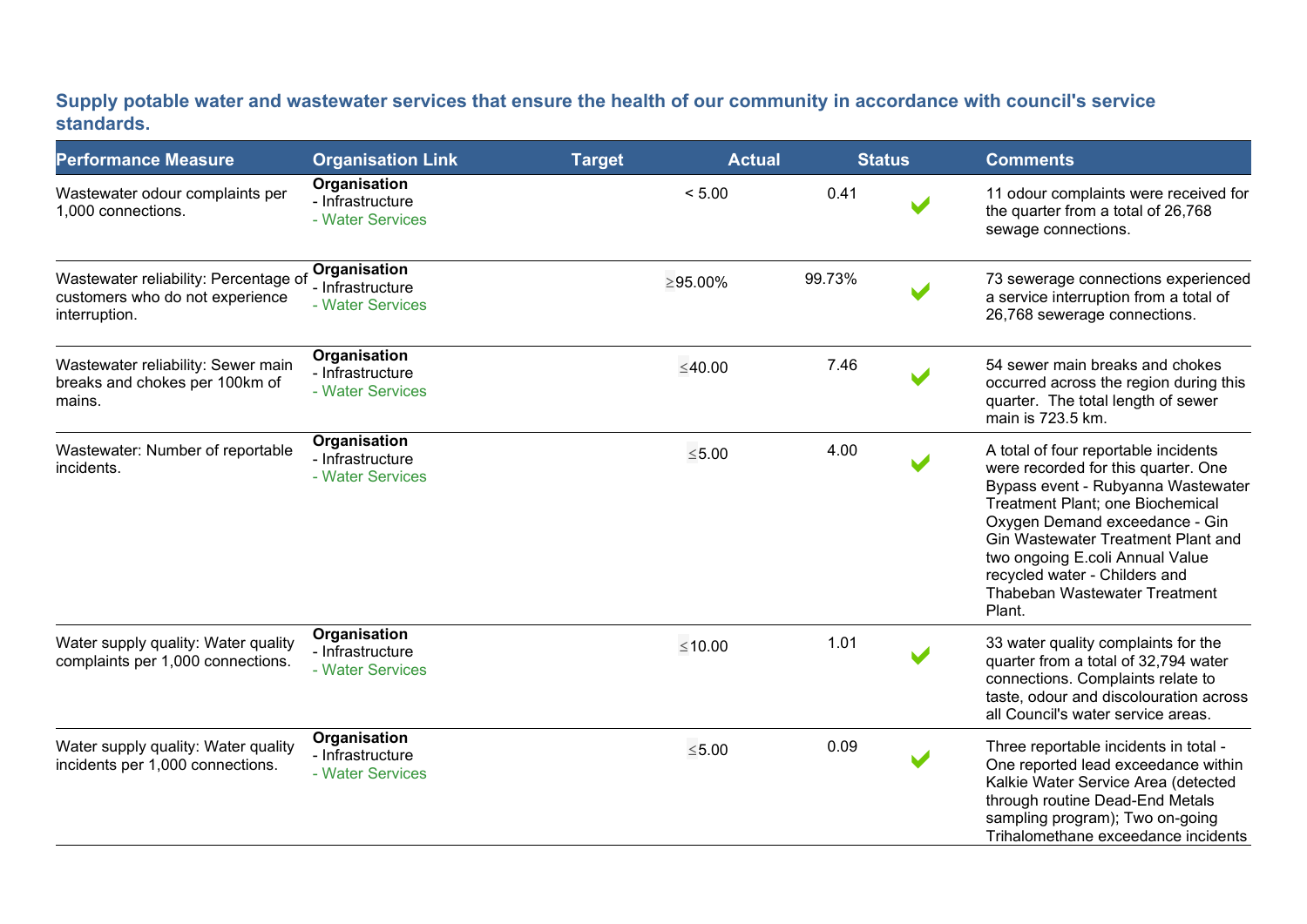| <b>Performance Measure</b>                                                                                                  | <b>Organisation Link</b>                             | <b>Target</b> | <b>Actual</b> |        | <b>Status</b> | <b>Comments</b>                                                                                                                                                                                                                                                                                                                                                                                           |
|-----------------------------------------------------------------------------------------------------------------------------|------------------------------------------------------|---------------|---------------|--------|---------------|-----------------------------------------------------------------------------------------------------------------------------------------------------------------------------------------------------------------------------------------------------------------------------------------------------------------------------------------------------------------------------------------------------------|
|                                                                                                                             |                                                      |               |               |        |               | - Gregory River (4 sites); Lake<br>Monduran (1 site).                                                                                                                                                                                                                                                                                                                                                     |
| Water supply reliability: Percentage<br>of customers who do not experience<br>a planned interruption.                       | Organisation<br>- Infrastructure<br>- Water Services |               | $\geq$ 95.00% | 95.11% |               | 1,605 water connections experienced<br>a planned service interruption from a<br>total of 32,794 water connections.                                                                                                                                                                                                                                                                                        |
| Water supply usage: Raw water<br>usage vs allocation. Water usage as<br>a percentage of allocation for<br>Bundaberg Region. | Organisation<br>- Infrastructure<br>- Water Services |               | ≤80.00%       | 17.90% |               | Water usage has been lower due to<br>higher rainfall received during this<br>quarter compared to the<br>corresponding quarter last year. Raw<br>water usage for this quarter was<br>2,689.08ML compared to 3,501.1ML<br>for the corresponding quarter last<br>year. We are now trending water<br>consumption against total allocation<br>for the annual period, with the 80%<br>target our annual target. |

## **Provide effective and efficient fleet and trade services for operations and projects across council.**

| <b>Performance Measure</b>                                                    | <b>Organisation Link</b>                                     | <b>Target</b> | <b>Actual</b> |        | <b>Status</b> | <b>Comments</b>                                                                                                                                                  |
|-------------------------------------------------------------------------------|--------------------------------------------------------------|---------------|---------------|--------|---------------|------------------------------------------------------------------------------------------------------------------------------------------------------------------|
| Asset Maintenance: Percentage of<br>work tickets completed when<br>scheduled. | Organisation<br>- Infrastructure<br>- Fleet & Trade Services |               | $\geq$ 95.00% | 98.47% |               | Due to the implementation of Job<br>Task Matrix - Trade Services were<br>able to gain efficiency improvements<br>from the accurate time allocation for<br>tasks. |
| Percentage of internal client survey<br>results satisfactory or above.        | Organisation<br>- Infrastructure<br>- Fleet & Trade Services |               | $> 75.00\%$   | 98.64% |               | 98.64% of client surveys returned a<br>result of satisfactory or above during<br>the 1st quarter.                                                                |
| Percentage of overall plant, vehicle<br>and equipment availability.           | Organisation<br>- Infrastructure<br>- Fleet & Trade Services |               | $\geq$ 95.00% | 96.64% |               | Overall major plant availability of<br>96.64% as per MyData. Continue to<br>supply thorough service and<br>maintenance of all Plant and<br>equipment.            |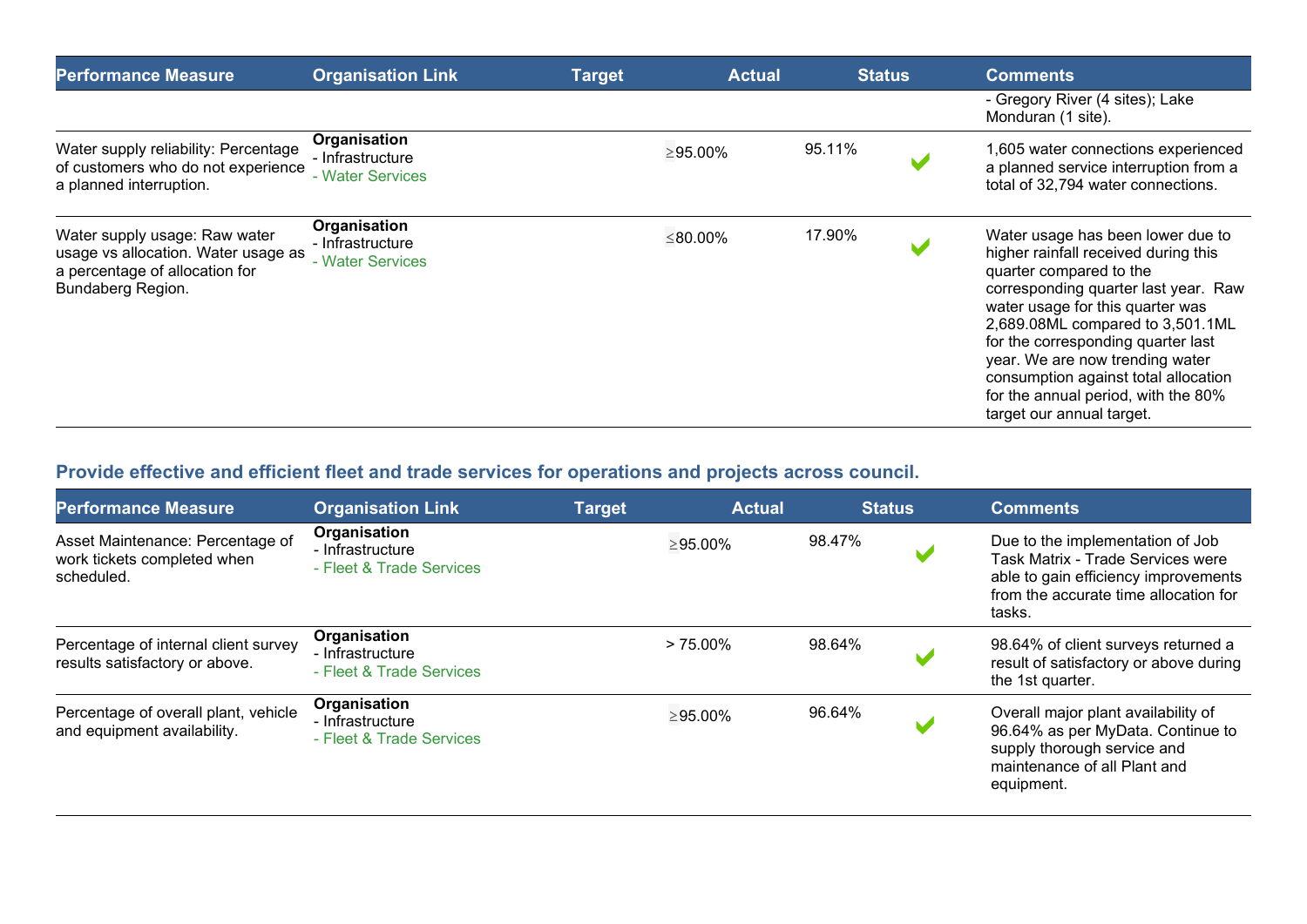## *Sustainable built and natural environments*

#### **Manage, maintain, rehabilitate and protect our natural resources and regional ecosystems.**

| <b>Performance Measure</b>                                   | <b>Organisation Link</b>                                                                                           | Target | <b>Actual</b> | <b>Status</b> | <b>Comments</b>                                                                                                                                                                                                                                                    |
|--------------------------------------------------------------|--------------------------------------------------------------------------------------------------------------------|--------|---------------|---------------|--------------------------------------------------------------------------------------------------------------------------------------------------------------------------------------------------------------------------------------------------------------------|
| Biosecurity Surveillance: Number of<br>properties inspected. | Organisation<br>- Community & Environment<br>- Parks, Sport & Natural Environment<br>- Natural Resource Management |        | $\geq$ 325.00 | 443.00        | Biosecurity property inspections<br>now include monitoring and issuing<br>of warning notices for some<br>environmental weeds declared as<br>local pest plants under Bundaberg<br>Regional Council Local Law 3<br>(Community and Environmental<br>Management) 2011. |

#### **Educate and engage with the community to encourage greater involvement in the protection of the natural environment and the development of land use policy.**

| <b>Performance Measure</b>                                                                    | <b>Organisation Link</b>                                                                                           | <b>Target</b> | <b>Actual</b> | <b>Status</b> | <b>Comments</b>                                                                                                                                                                                                                                                                                                                |
|-----------------------------------------------------------------------------------------------|--------------------------------------------------------------------------------------------------------------------|---------------|---------------|---------------|--------------------------------------------------------------------------------------------------------------------------------------------------------------------------------------------------------------------------------------------------------------------------------------------------------------------------------|
| Number of community environmental<br>protection and management activities<br>participated in. | Organisation<br>- Community & Environment<br>- Parks, Sport & Natural Environment<br>- Natural Resource Management |               | $\geq 6.00$   | 6.00          | Participated in workshop with<br>Gladstone Regional Council to<br>assist with the development of<br>their Biosecurity Plan.<br>Facilitated 3 community meetings<br>to develop local feral animal<br>working groups at Bucca, Gaeta<br>and Kalpowar under the<br><b>Communities Combating Pests</b><br>and Weeds Grant Program. |
|                                                                                               |                                                                                                                    |               |               |               | Participated in the Bundaberg Fox<br>Working Group meeting to plan<br>fox management activities for the<br>turtle nesting season and develop<br>a Region Fox Management<br>Project Plan.<br>Undertook two coordinated wild<br>dog baiting programs across 3<br>regional centres to assist rural                                |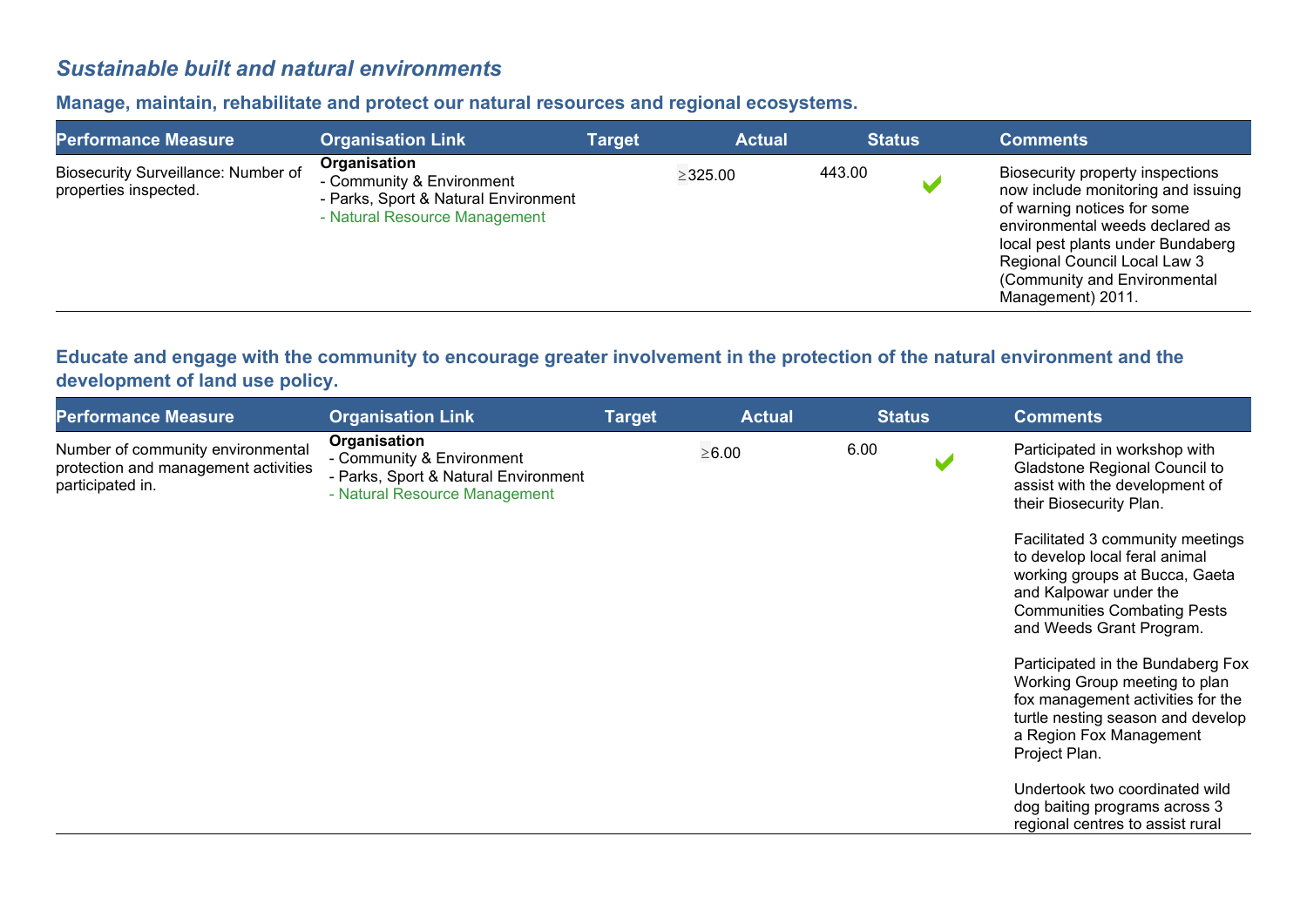| <b>Performance Measure</b>                                                  | <b>Organisation Link</b>                                                                                           | <b>Target</b> | <b>Actual</b> | <b>Status</b> | <b>Comments</b>                                                                                                                                                                                                                                                                                                                                         |
|-----------------------------------------------------------------------------|--------------------------------------------------------------------------------------------------------------------|---------------|---------------|---------------|---------------------------------------------------------------------------------------------------------------------------------------------------------------------------------------------------------------------------------------------------------------------------------------------------------------------------------------------------------|
|                                                                             |                                                                                                                    |               |               |               | landholders manage wild dogs on<br>their properties.                                                                                                                                                                                                                                                                                                    |
| Number of public awareness, education<br>programs and activities delivered. | Organisation<br>- Community & Environment<br>- Parks, Sport & Natural Environment<br>- Natural Resource Management |               | $\geq 6.00$   | 6.00          | Delivered 4 x educational<br>podcasts relating to Indian Myna<br>program, Plant Swap Program,<br>Aquatic Weeds and World Cotton-<br>Top Tamarin day for our Tamarins<br>at Alexandra Park Zoo.<br>Developed a new flyer for Land<br>Protection Hire Equipment.<br>Implemented a community<br>awareness campaign relating to<br>invasive cactus species. |

#### **Review and consistently enforce local laws, the planning scheme, and other associated environment and public health legislation to ensure they meet community standards.**

| <b>Performance Measure</b>                                                                      | <b>Organisation Link</b>                                                    | <b>Target</b> | <b>Actual</b> | <b>Status</b> | <b>Comments</b>                                                                                                                                                                                                                            |
|-------------------------------------------------------------------------------------------------|-----------------------------------------------------------------------------|---------------|---------------|---------------|--------------------------------------------------------------------------------------------------------------------------------------------------------------------------------------------------------------------------------------------|
| Percentage of annual Regulatory<br>Services revenue budget collected<br>across all three areas. | Organisation<br>- Community & Environment<br>- Health & Regulatory Services |               | ≥90.00%       | 17.00%        | 25% of the financial year<br>completed. Reduced revenue is<br>expected due to 6 month free<br>dog registration under COVID-<br>19 relief package. Revenue<br>expected to increase from<br>March 2021 when registration<br>cost reinstated. |

#### **Provide environmental health and community services and programs to support regional wellbeing.**

| <b>Performance Measure</b>                                  | <b>Organisation Link</b>                                                                         | Target | <b>Actual</b> | <b>Status</b> | <b>Comments</b>                                                                                                                 |
|-------------------------------------------------------------|--------------------------------------------------------------------------------------------------|--------|---------------|---------------|---------------------------------------------------------------------------------------------------------------------------------|
| Number of community health/education<br>programs delivered. | Organisation<br>- Community & Environment<br>- Waste Services<br>- Environmental Health Services |        | $\geq 6.00$   | 1.00          | COVID-19 education provided to<br>community and businesses. 120<br>site visits were conducted, and<br>40 enquiries received. No |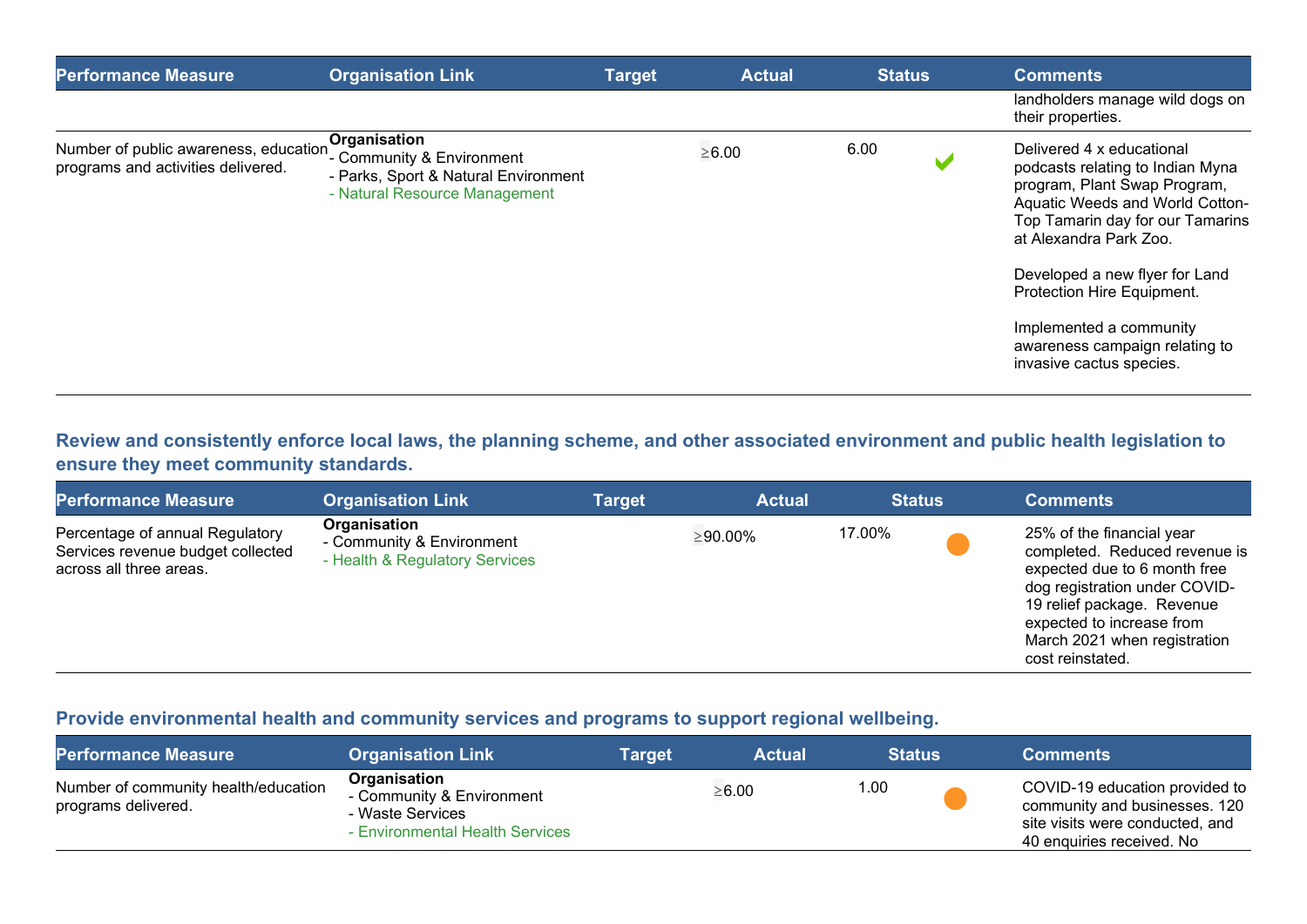| <b>Performance Measure</b>                                          | <b>Organisation Link</b>                                                                         | <b>Target</b> | <b>Actual</b> | <b>Status</b> | <b>Comments</b>                                                                                                                                          |
|---------------------------------------------------------------------|--------------------------------------------------------------------------------------------------|---------------|---------------|---------------|----------------------------------------------------------------------------------------------------------------------------------------------------------|
|                                                                     |                                                                                                  |               |               |               | <b>Community Food Safety courses</b><br>provided due to COVID-19. No<br>mosquito programs implemented<br>yet, due to dry conditions.                     |
| Number of illegal dumping and littering<br>complaints investigated. | Organisation<br>- Community & Environment<br>- Waste Services<br>- Environmental Health Services |               | Trend         | 102.00        | Continuation of the illegal<br>dumping hotspot project, and<br>illegal dumping partnership<br>project with the Department of<br>Environment and Science. |

# **Our people our business**

## *A sustainable financial position*

# **Apply responsible fiscal principles for sustainable financial management.**

| <b>Performance Measure</b>                                                                                                | <b>Organisation Link</b>                                                                | <b>Target</b> | <b>Actual</b> | <b>Status</b> | <b>Comments</b>                                                                                                                                                                                              |
|---------------------------------------------------------------------------------------------------------------------------|-----------------------------------------------------------------------------------------|---------------|---------------|---------------|--------------------------------------------------------------------------------------------------------------------------------------------------------------------------------------------------------------|
| Meeting legislative and<br>operational standards for cash<br>flow, investments, financial<br>audits and accounts payable. | Organisation<br>- Organisational Services<br>- Financial Services                       |               | Yes           | Yes           | Council is meeting its<br>legislative and operational<br>standards for cash flow.<br>investments, financial<br>audits and accounts<br>payable.                                                               |
| Minimum return on<br>investments is 1.3 times the<br>bank bill swap rate.                                                 | Organisation<br>- Organisational Services<br>- Financial Services                       |               | $\geq$ 1.30   | 8.28          | Investment returns were<br>8.28 times the bank bill<br>swap rate. Although<br>interest rates are at<br>historic lows, they are<br>trending at 50 points<br>above the Reserve Bank<br>of Australia cash rate. |
| Number of payments outside<br>of terms.                                                                                   | Organisation<br>- Organisational Services<br>- Financial Services<br>- Accounts Payable |               | ≤90.00        | 45.00         | Staff have been actively<br>working on the reduction<br>of these figures.                                                                                                                                    |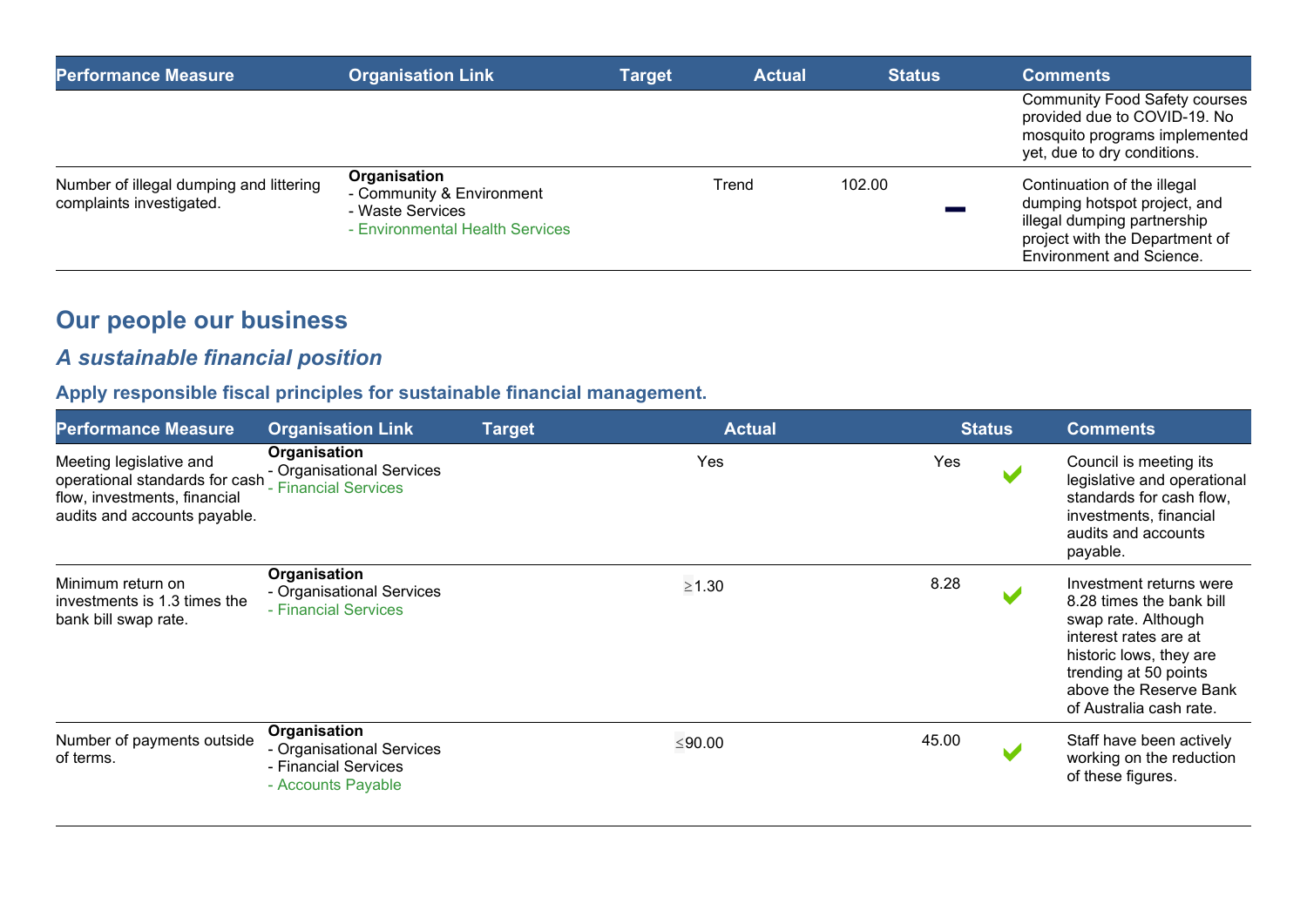| <b>Performance Measure</b>                                                                                                                                                                                                      | <b>Organisation Link</b>                                          | <b>Target</b> | <b>Actual</b>          | <b>Status</b>    |                      | <b>Comments</b>                                                                                                                                                                                                                                                                                                                                                                        |
|---------------------------------------------------------------------------------------------------------------------------------------------------------------------------------------------------------------------------------|-------------------------------------------------------------------|---------------|------------------------|------------------|----------------------|----------------------------------------------------------------------------------------------------------------------------------------------------------------------------------------------------------------------------------------------------------------------------------------------------------------------------------------------------------------------------------------|
| Outstanding rates as a<br>percentage of rates levied,<br>prior to six monthly rates<br>billing.                                                                                                                                 | Organisation<br>- Organisational Services<br>- Financial Services |               | $< 5.00\%$             | 10.32%           |                      | Due to Council not<br>charging interest,<br>effectively giving an<br>interest free period until 31<br>December 2020 due to<br>Covid-19, more ratepayers<br>have chosen not to pay<br>their rates by the due<br>date, as expected. This<br>trend will be monitored<br>over the next quarter.                                                                                            |
| Receive an unqualified audit<br>opinion for the Annual<br><b>Financial Statements.</b>                                                                                                                                          | Organisation<br>- Organisational Services<br>- Financial Services |               | Yes                    | Yes              |                      | The Queensland Audit<br>Office has issued Council<br>with an unqualified audit<br>opinion, with no material<br>audit issues being<br>identified and full green<br>traffic lights for Council's<br>effectiveness of financial<br>statement preparation<br>process. The final<br>Management Report from<br>the Queensland Audit<br>Office will be tabled at the<br>next Council meeting. |
| Sufficient working capital is<br>available to meet forecast<br>operational needs and<br>maintained over the long-term<br>financial forecast. Level of<br>funds available greater than<br>Council's minimum cash<br>requirement. | Organisation<br>- Organisational Services<br>- Financial Services |               | $\geq$ \$40,000,000.00 | \$161,500,000.00 | $\blacktriangledown$ | Council's cash balance is<br>sitting slightly lower than<br>Quarter 1 2019/2020,<br>which is expected due to<br>the effects of COVID-19.<br>However, Council still<br>holds sufficient cash to<br>fund major projects<br>scheduled for the<br>upcoming financial year<br>with no liquidity issues<br>foreseeable in the short<br>term.                                                 |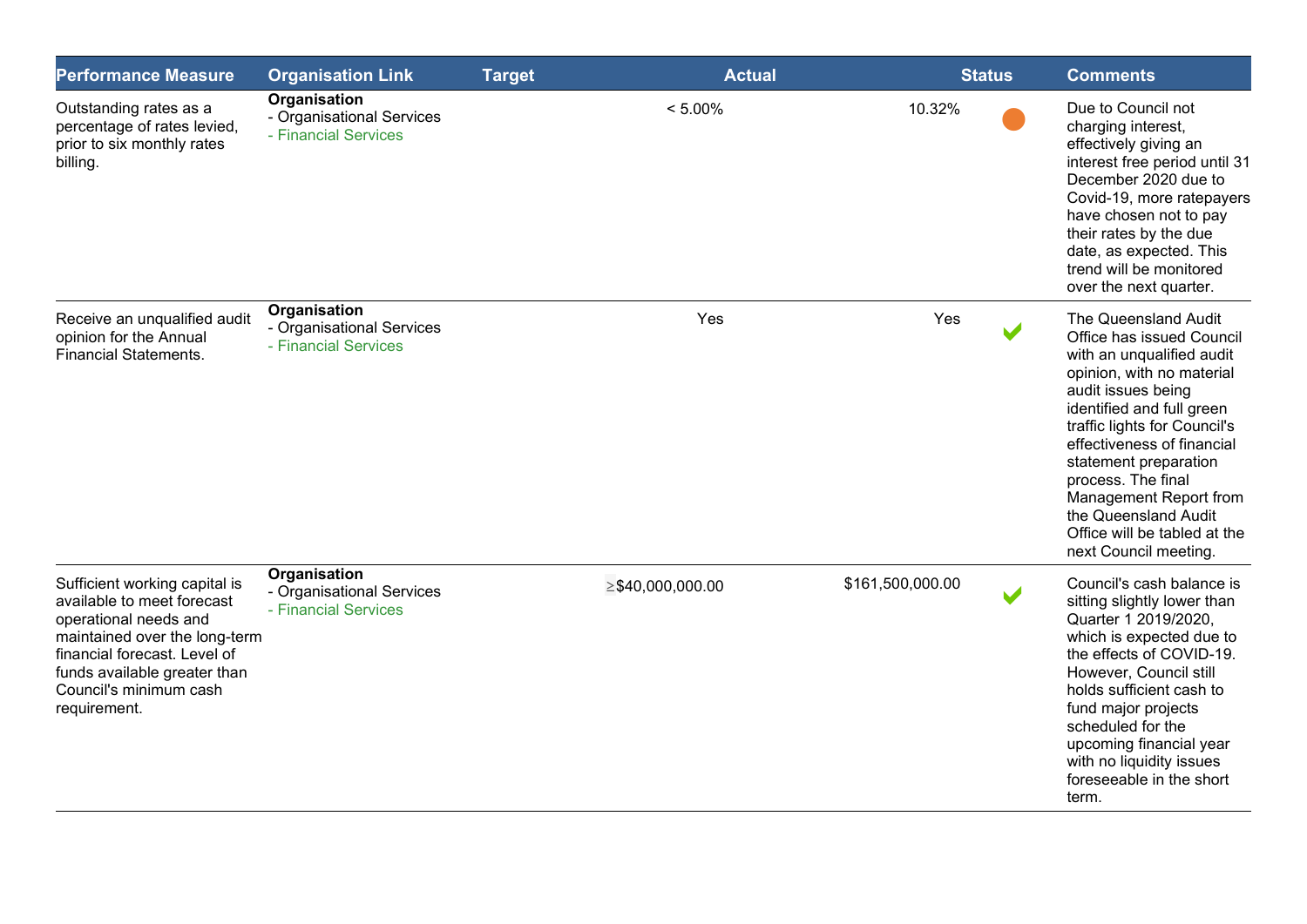## **Develop strong governance and funding networks with local, state and national stakeholders.**

| <b>Performance Measure</b>                                                                             | <b>Organisation Link</b>                                          | <b>Target</b>                                                                   | <b>Actual</b>                                                  |      | <b>Status</b> | <b>Comments</b>                                                                                                                                                                                                                                                                                                                                                                                                                                                                                                                                                                                                                                                                                                                                                            |
|--------------------------------------------------------------------------------------------------------|-------------------------------------------------------------------|---------------------------------------------------------------------------------|----------------------------------------------------------------|------|---------------|----------------------------------------------------------------------------------------------------------------------------------------------------------------------------------------------------------------------------------------------------------------------------------------------------------------------------------------------------------------------------------------------------------------------------------------------------------------------------------------------------------------------------------------------------------------------------------------------------------------------------------------------------------------------------------------------------------------------------------------------------------------------------|
| Actively seek and apply for<br>funding opportunities from the<br><b>State and Federal Governments.</b> | Organisation<br>- Strategic Projects & Economic<br>Development    |                                                                                 | Trend Submitted applications - 3.<br>Successful applications - | 4.   |               | Submitted applications for<br><b>Building Acceleration Fund</b><br>(QLD), Queensland<br>Reconstruction Authority -<br><b>Bushfire Relief Program</b><br>(Washpool Creek Revegetation)<br>and Queensland Department of<br>Agriculture Fishing Grant.<br>Anticipate submitting an<br>application for smart farming<br>under Federal Smart Technology<br>Program. Successful applications<br>have been confirmed for the<br>Bridges Renewal Program, as<br>well as two successful<br>applications under the Heavy<br>Vehicle Productivity Program<br>(\$2.1M for all three applications).<br>Funding has also been received<br>for the Community Resilience<br>Program under the Queensland<br>Reconstruction Authority -<br><b>Bushfire Relief Program</b><br>$($300,000)$ . |
| Meeting the reporting<br>requirements and project<br>milestones of the funding<br>agreements.          | Organisation<br>- Organisational Services<br>- Financial Services | $\geq$ 90.00% of projects<br>delivered in accord with<br>the Funding agreements |                                                                | 100% |               | Council has met all reporting<br>requirements of funding<br>agreements. Council will submit a<br>variation for one project in the<br>next quarter. Three projects have<br>experienced unforeseen delays<br>and will be monitored during the<br>next quarter.                                                                                                                                                                                                                                                                                                                                                                                                                                                                                                               |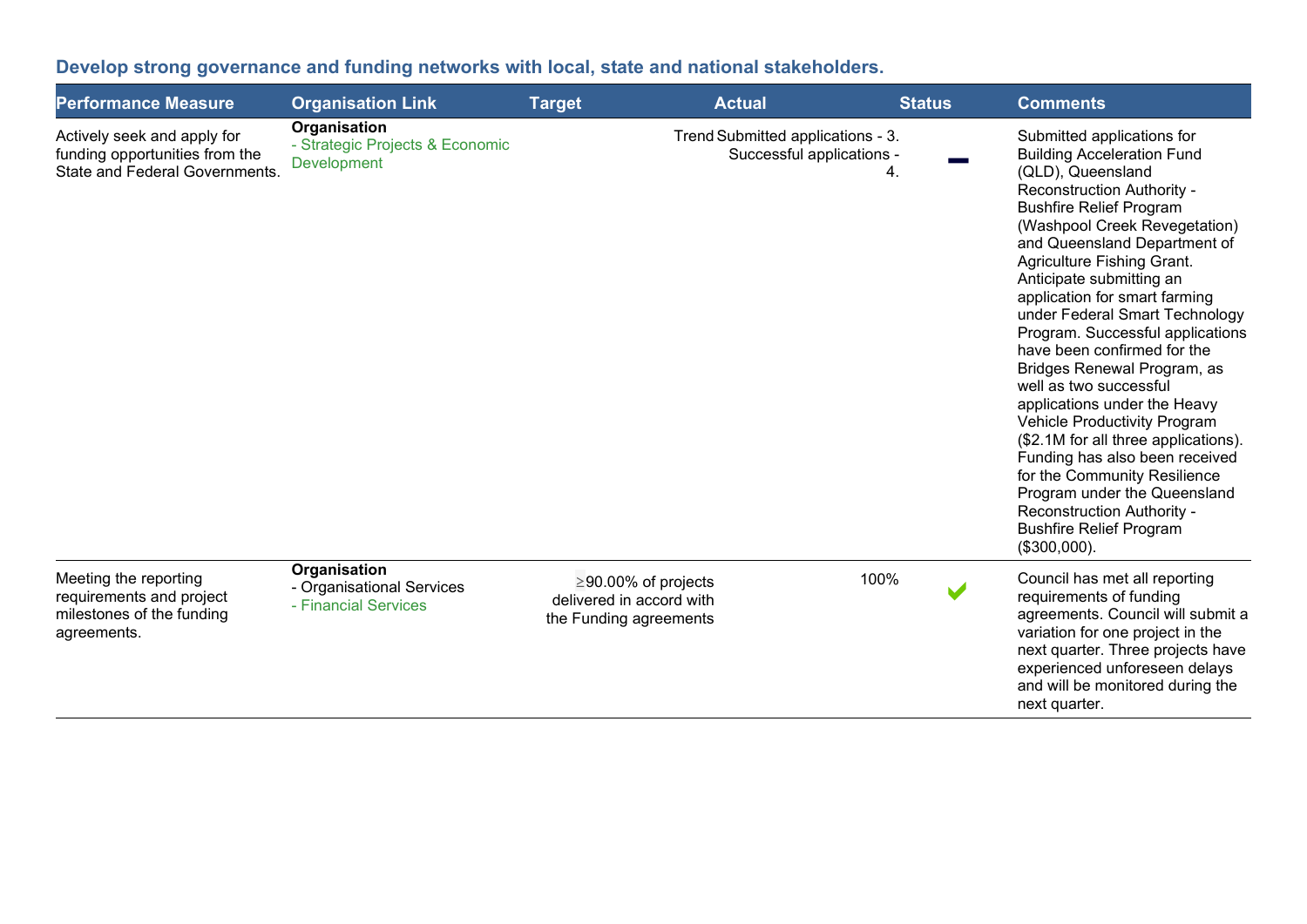## *Responsible governance with a customer driven focus*

## **Ensure our workforce is adequately trained and supported to competently manage themselves and their work.**

| <b>Organisation Link</b>                                                                                                       | <b>Target</b>          | <b>Actual</b> |                                                                                                                                 |                       | <b>Comments</b>                                                                                                                                                                                                                                                                                                                                 |
|--------------------------------------------------------------------------------------------------------------------------------|------------------------|---------------|---------------------------------------------------------------------------------------------------------------------------------|-----------------------|-------------------------------------------------------------------------------------------------------------------------------------------------------------------------------------------------------------------------------------------------------------------------------------------------------------------------------------------------|
| <b>Organisation</b><br>- Organisational<br>Services<br>- People, Safety &<br>Culture<br>- HR Business Partners                 |                        |               |                                                                                                                                 | $\blacktriangleright$ | Timeframe is trending down due<br>to high level of internal processes<br>that make the process shorter<br>than external processes.                                                                                                                                                                                                              |
| Organisation<br>- Organisational<br>Services<br>- People, Safety &<br>Culture<br>- Organisational<br><b>Development</b>        |                        |               |                                                                                                                                 | $\blacktriangleright$ | Progress against qualifications<br>tracking ok for current<br>trainees/apprentices. Learning<br>and Development Advisor has<br>plans in place to track progress<br>and update quarterly with action<br>plans in place for those<br>employees who are currently<br>behind where they should ideally<br>be at this stage of their<br>traineeship. |
| Organisation<br>- Organisational<br><b>Services</b><br>- People, Safety &<br>Culture<br>- HR Business Partners                 |                        |               |                                                                                                                                 |                       | No internal investigations<br>completed by Human Resource<br>Operations in the first quarter.                                                                                                                                                                                                                                                   |
| Organisation<br>- Organisational<br><b>Services</b><br>- People, Safety &<br>Culture<br>- Organisational<br><b>Development</b> |                        |               |                                                                                                                                 |                       | Score lower than previous<br>quarters due to two professional<br>development programs staff<br>undertook (enterprise trainer -<br>presentation skills through TAFE<br>and a pilot of online psychological<br>safety training).<br>The suitability of these two<br>courses is being reviewed.                                                    |
|                                                                                                                                | Average number of days |               | Average 30 business days<br>≥80.00% of<br>trainees/apprentices gain<br>qualifications<br>Average 30 business days<br>$>95.00\%$ |                       | <b>Status</b><br>24.295 Business days<br>19.66% average progression towards<br>completion with a 32.33% average time<br>worked of traineeship/apprenticeship.<br>30 Business Days<br>88.00%                                                                                                                                                     |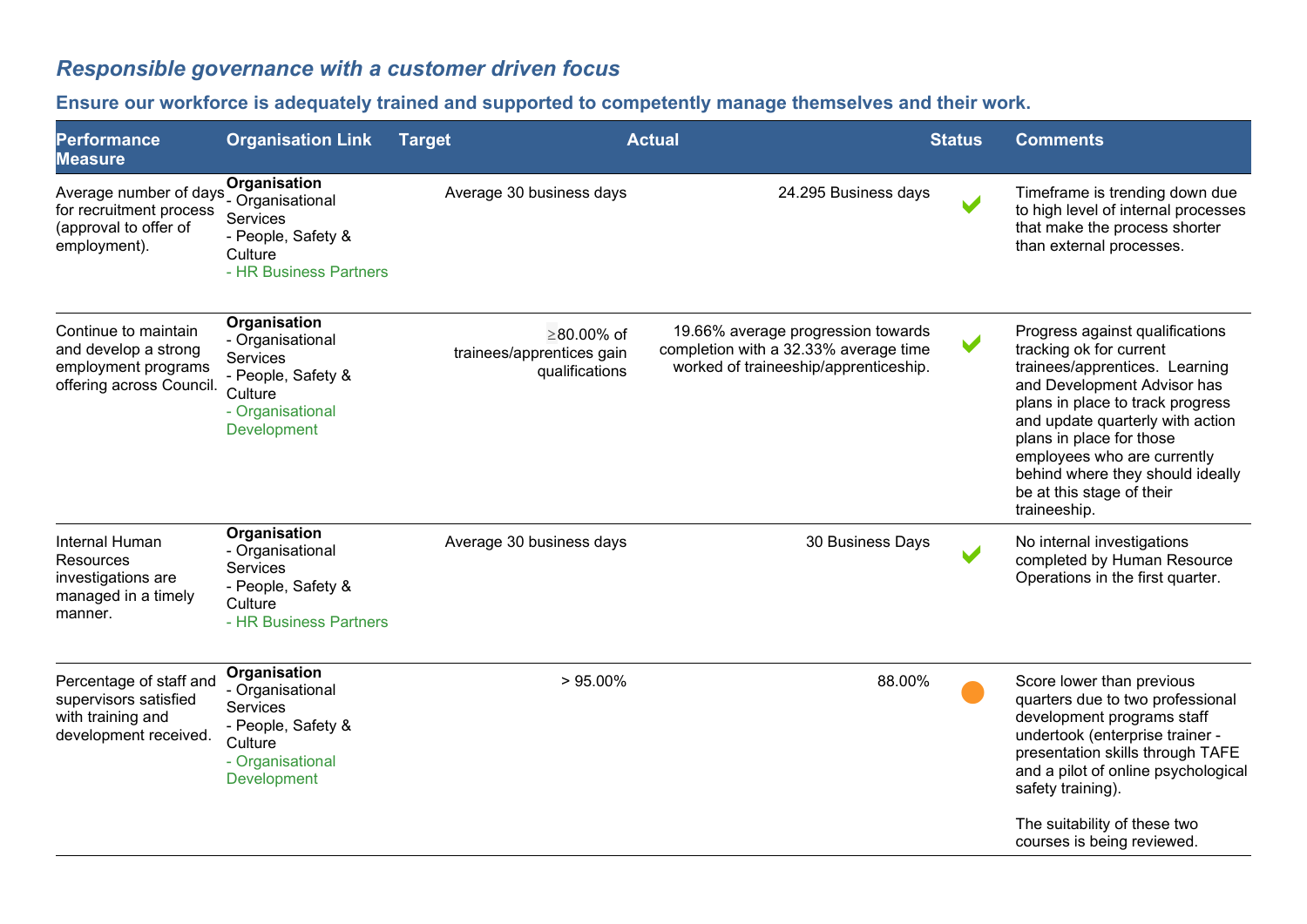| <b>Performance</b><br><b>Measure</b>                                                                                                  | <b>Organisation Link</b>                                                                                                     | <b>Target</b> | <b>Actual</b> | <b>Status</b> | <b>Comments</b>                                                                                                                |
|---------------------------------------------------------------------------------------------------------------------------------------|------------------------------------------------------------------------------------------------------------------------------|---------------|---------------|---------------|--------------------------------------------------------------------------------------------------------------------------------|
| Percentage of staff<br>successfully completed<br>mandatory training<br>requirements, including<br>leadership development<br>training. | Organisation<br>- Organisational<br><b>Services</b><br>- People, Safety &<br>Culture<br>Organisational<br><b>Development</b> |               | ≥90.00%       | 93.93%        | Met target across Workplace<br>Health and Safety compliance,<br>corporate and eLearning<br>mandatory training for the quarter. |

## **Provide friendly and responsive customer service, in keeping with council values and community expectations.**

| <b>Performance Measure</b>                                                                              | <b>Organisation Link</b>                                                                | <b>Target</b> | <b>Actual</b>  | <b>Status</b> | <b>Comments</b>                                                                                                                                                                                                                                                                                                                                                                                                                                                                                                                                                                 |
|---------------------------------------------------------------------------------------------------------|-----------------------------------------------------------------------------------------|---------------|----------------|---------------|---------------------------------------------------------------------------------------------------------------------------------------------------------------------------------------------------------------------------------------------------------------------------------------------------------------------------------------------------------------------------------------------------------------------------------------------------------------------------------------------------------------------------------------------------------------------------------|
| Percentage of call centre enquiries<br>answered in accordance with<br><b>Customer Service Charter.</b>  | Organisation<br>- Organisational Services<br>- Financial Services<br>- Customer Service |               | $\geq 90.00\%$ | 88.00%        | Within this Quarter a total of<br>approximately 25,000 inbound calls<br>were received. The distribution of<br>17,841 SMS reminders to property<br>owners on the 31/08/2020, followed<br>by 6,295 reminder notices and a<br>further 3,039 SMS reminders on the<br>25/09/2020, placed demand on<br>resources with an average of 600<br>calls per day within this period.<br>Continued monitoring will see<br>indicators on track for next reporting<br>period.<br>We are investigating possible digital<br>transformation options for<br>processing calls during peak<br>periods. |
| Percentage of customer requests<br>(CRMs) overdue or outstanding in<br>relation to assigned timeframes. | Organisation<br>- Organisational Services<br>- Financial Services<br>- Customer Service |               | ≤15.00%        | 24.00%        | Reporting within this Quarter has<br>identified a high number of open<br>tasks. Sections are actioning<br>outstanding requests and Quarter 2<br>reporting should see indicators<br>back on track.                                                                                                                                                                                                                                                                                                                                                                               |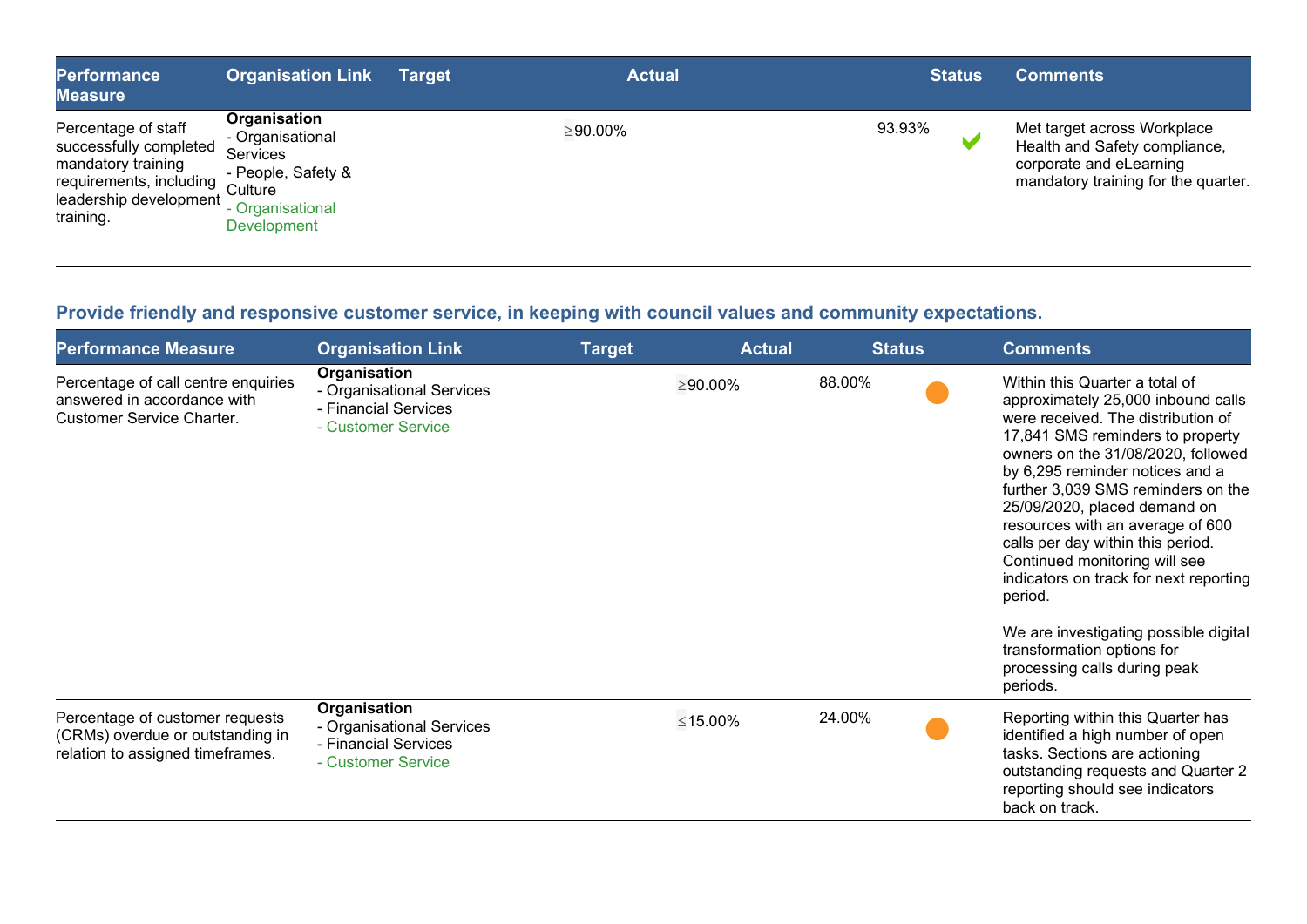| <b>Performance Measure</b>                                                                     | <b>Organisation Link</b>                                                    | <b>Target</b> | <b>Actual</b> | <b>Status</b> | <b>Comments</b>                 |
|------------------------------------------------------------------------------------------------|-----------------------------------------------------------------------------|---------------|---------------|---------------|---------------------------------|
| Regulatory Services - Number of<br>proactive officer generated CRMs<br>across all three areas. | Organisation<br>- Community & Environment<br>- Health & Regulatory Services |               | Trend         | 118.00        | Down 15% on last quarter's 139. |

#### **Administer statutory compliant governance operations incorporating insurance; risk management; property management and council policies and procedures.**

| <b>Performance Measure</b>                                                                                                          | <b>Organisation Link</b>                                                   | <b>Target</b>  | <b>Actual</b> | <b>Status</b> | <b>Comments</b>                                                                                                                                                                                        |
|-------------------------------------------------------------------------------------------------------------------------------------|----------------------------------------------------------------------------|----------------|---------------|---------------|--------------------------------------------------------------------------------------------------------------------------------------------------------------------------------------------------------|
| Corporate and Operational risks<br>reported to Audit and Risk Committee.                                                            | Organisation<br>- Organisational Services<br>- Governance & Legal Services | Yes/No         |               | Yes           | Report presented to Audit and Risk<br>Committee in September 2020.                                                                                                                                     |
| Percentage of Administrative Action<br>Complaints received and processed<br>within applicable timeframes.                           | Organisation<br>- Organisational Services<br>- Governance & Legal Services | $\geq 90.00\%$ | 100.00%       |               | Nine administrative action<br>complaints were received during<br>this quarter, with two complaints<br>still underway. All completed<br>complaints have been processed<br>within applicable timeframes. |
| Percentage of compliant Right to<br>Information and Information Privacy<br>applications processed within<br>legislative timeframes. | Organisation<br>- Organisational Services<br>- Governance & Legal Services | $= 100.00\%$   | 100.00%       |               | 5 Right to Information applications<br>were received for this quarter, with<br>2 applications currently being<br>processed.                                                                            |
| Percentage of insurance claims<br>processed submitted within<br>timeframes.                                                         | Organisation<br>- Organisational Services<br>- Governance & Legal Services | $\geq$ 95.00%  | 100.00%       |               | 30 Insurance claims were<br>processed within time frames<br>(general insurance and public<br>liability claims).                                                                                        |
| Percentage of privacy complaints<br>processed within legislative<br>timeframes.                                                     | Organisation<br>- Organisational Services<br>- Governance & Legal Services | $= 100.00\%$   | $0.00\%$      |               | Council received no privacy<br>complaints during this quarter.                                                                                                                                         |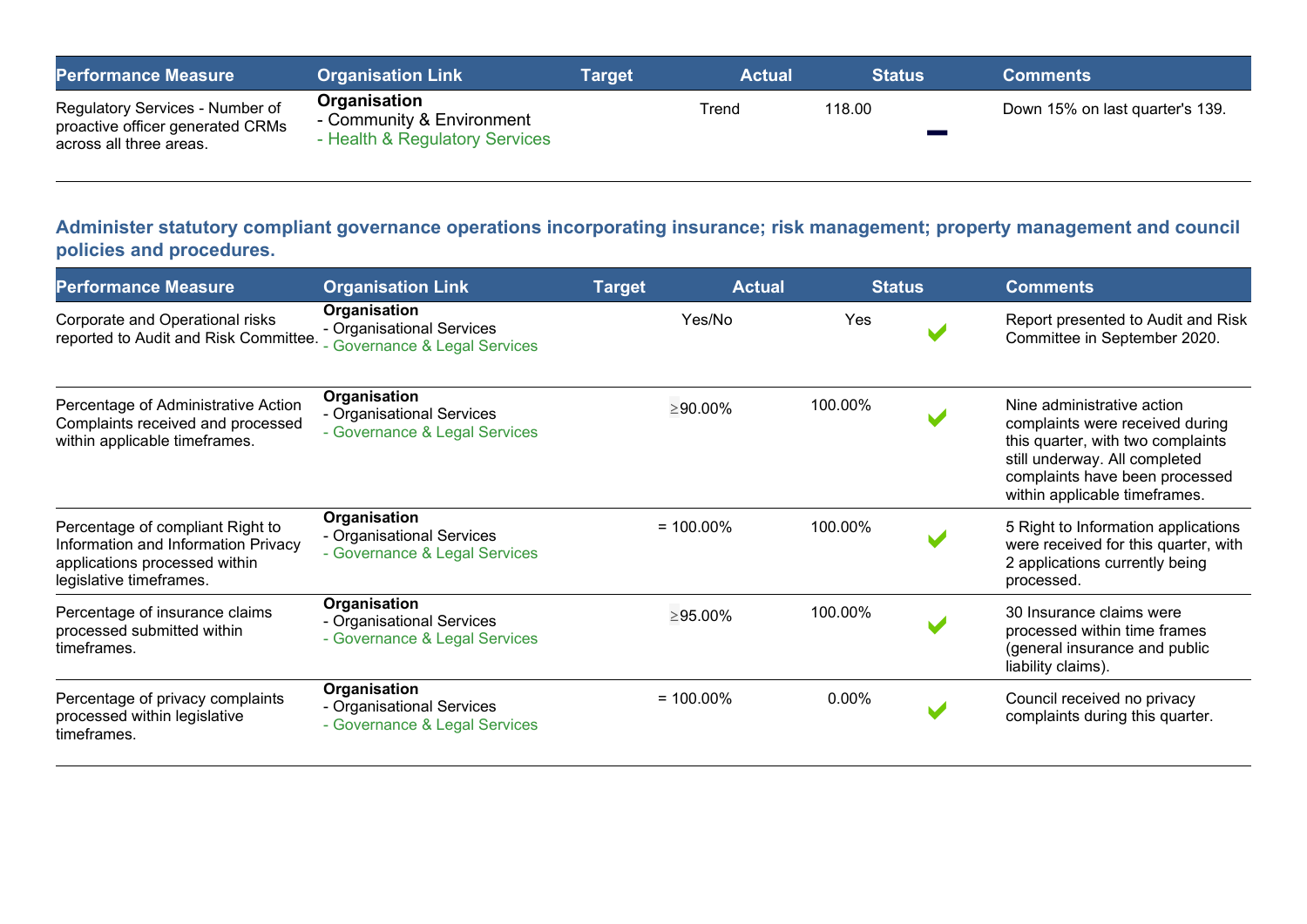**Exercise whole-of-council adherence to, and compliance with, council's policies and procedures, in keeping with our corporate values and community's expectations.**

| <b>Performance Measure</b>                                                                        | <b>Organisation Link</b>                                                                                                 | <b>Target</b> | <b>Actual</b> |      | <b>Status</b>         | <b>Comments</b>                                                                                                                                                                                                           |  |
|---------------------------------------------------------------------------------------------------|--------------------------------------------------------------------------------------------------------------------------|---------------|---------------|------|-----------------------|---------------------------------------------------------------------------------------------------------------------------------------------------------------------------------------------------------------------------|--|
| Number of Internal Audits completed.                                                              | Organisation<br>- Organisational Services<br>- Internal Audit                                                            |               | $\geq$ 2.00   | 4.00 | $\blacktriangleright$ | BDO have completed four audits<br>within this quarter.                                                                                                                                                                    |  |
| Number of Internal Quality, Safety,<br>Environmental (systems and<br>processes) Audits completed. | Organisation<br>- Organisational Services<br>- Integrated Management Systems<br>- Integrated Management Systems<br>(IMS) |               | $\geq$ 2.00   | 3.00 | $\mathbf{M}$          | Audits completed for this period<br>include:<br>- Audit 192005 Construction Project<br>Records<br>- Audit 202102 General & Structural<br>Requirements of ISO/IEC<br>17025:2107<br>- Audit 202103 Immunisation<br>Records. |  |

**Provide and review systems, programs and processes to ensure effective and efficient service delivery to meet community expectations.**

| <b>Performance Measure</b>                                      | <b>Organisation Link</b>                                                   | <b>Target</b> | <b>Actual</b>  | <b>Status</b> |   | <b>Comments</b>                                                                                           |
|-----------------------------------------------------------------|----------------------------------------------------------------------------|---------------|----------------|---------------|---|-----------------------------------------------------------------------------------------------------------|
| Customer support satisfaction based<br>on surveyed users.       | Organisation<br>- Organisational Services<br>- Information Services        |               | $\geq 80.00\%$ | 98.10%        |   | Great result.                                                                                             |
| Information Services service desk<br>tickets opened vs. closed. | Organisation<br>- Organisational Services<br>- Information Services        |               | $\leq 0.00$    | $-143.00$     | M | Making progress on ticket<br>backlog post work from home<br>and other pandemic incidents.                 |
| Operational risks reviewed quarterly<br>by operational areas.   | Organisation<br>- Organisational Services<br>- Governance & Legal Services |               | $\geq$ 75.00%  | 100.00%       | v | Operational and Fraud and<br>Corruption risks were reviewed<br>by all risk owners during this<br>quarter. |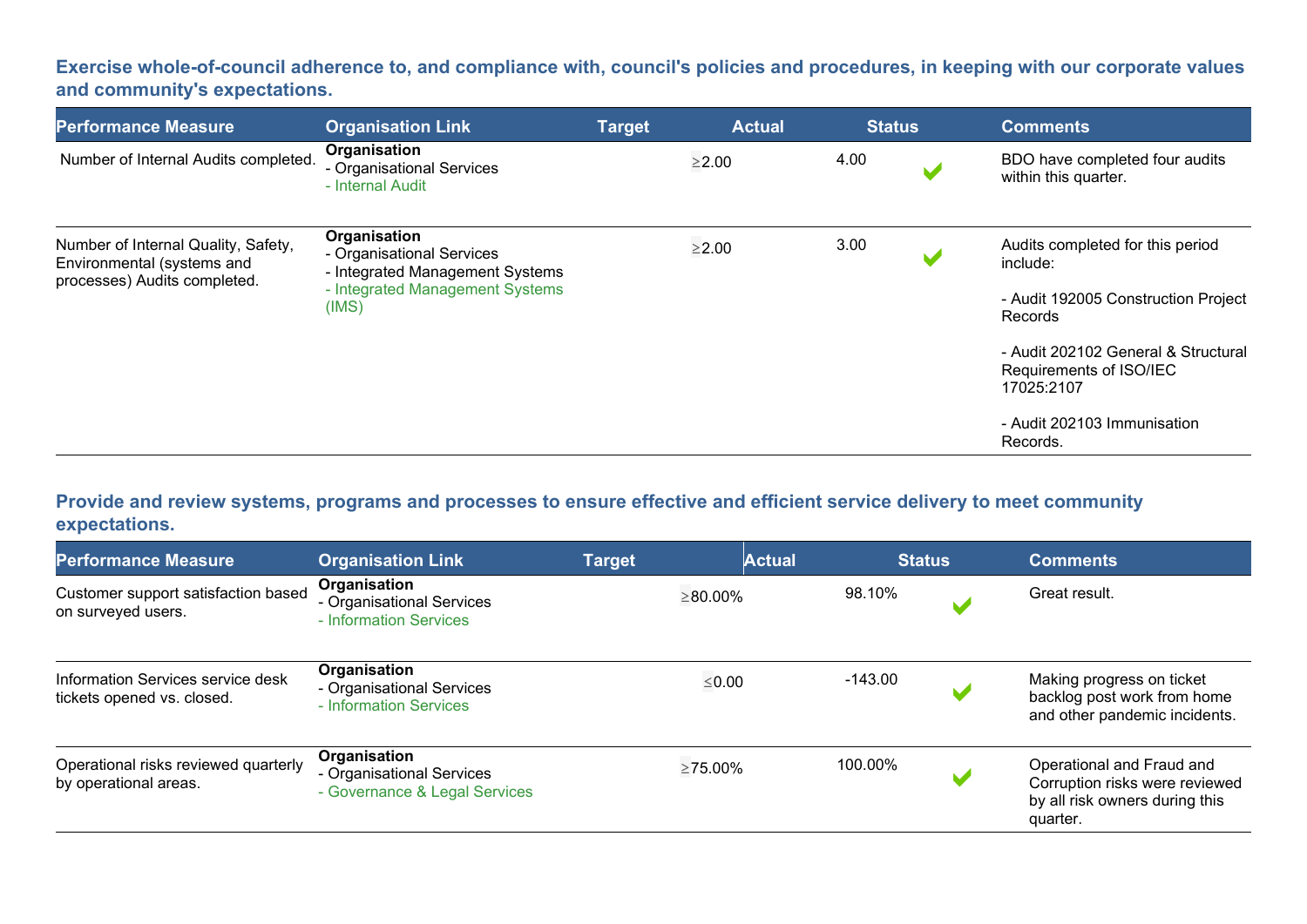| <b>Performance Measure</b>                                  | <b>Organisation Link</b>                                                        | Target | Actual  | <b>Status</b> | <b>Comments</b>                        |
|-------------------------------------------------------------|---------------------------------------------------------------------------------|--------|---------|---------------|----------------------------------------|
| Percentage of information mapping<br>services availability. | <b>Organisation</b><br>- Organisational Services<br><b>Information Services</b> |        | ≥98.00% | 98.80%        | Less adds and changes this<br>quarter. |

## *Open communication*

#### **Keep our community and workforce informed and up-to-date in matters of agency and community interest.**

| <b>Performance Measure</b>                           | <b>Organisation Link</b>         | Tarqet | <b>Actual</b> | <b>Status</b> | <b>Comments</b>                                                                       |
|------------------------------------------------------|----------------------------------|--------|---------------|---------------|---------------------------------------------------------------------------------------|
| Number of articles published on<br>bundabergnow.com. | Organisation<br>- Communications |        | $= 70.00$     | 133.00        | 133 Council and Council<br>facility related stories were<br>published in the quarter. |

#### **Proactively support and encourage community engagement and collaboration.**

| <b>Performance Measure</b>                | <b>Organisation Link</b>         | <b>Target</b>                   | <b>Actual</b> | <b>Status</b> | <b>Comments</b>                                                                                                                                     |
|-------------------------------------------|----------------------------------|---------------------------------|---------------|---------------|-----------------------------------------------------------------------------------------------------------------------------------------------------|
| Total number of followers on<br>Facebook. | Organisation<br>- Communications | 5% increase on last<br>quarter. |               | 6.05%         | This KPI is trending positively<br>with a more than 5% increase.<br>Net page likes increased by<br>1427 to a total of 24,989 during<br>the quarter. |

#### **Develop consistent messaging and professional communications that establish a positive profile and identity for council and our region.**

| <b>Performance Measure</b>                                             | <b>Organisation Link</b>       | Tarɑet | Actual  |        | <b>Status</b> | <b>Comments</b>                                         |
|------------------------------------------------------------------------|--------------------------------|--------|---------|--------|---------------|---------------------------------------------------------|
| Council e-newsletter open rate.<br>Measured against industry standard. | Organisation<br>Communications |        | ≥28.00% | 35.78% |               | The average open rate across<br>the quarter was 35.78%. |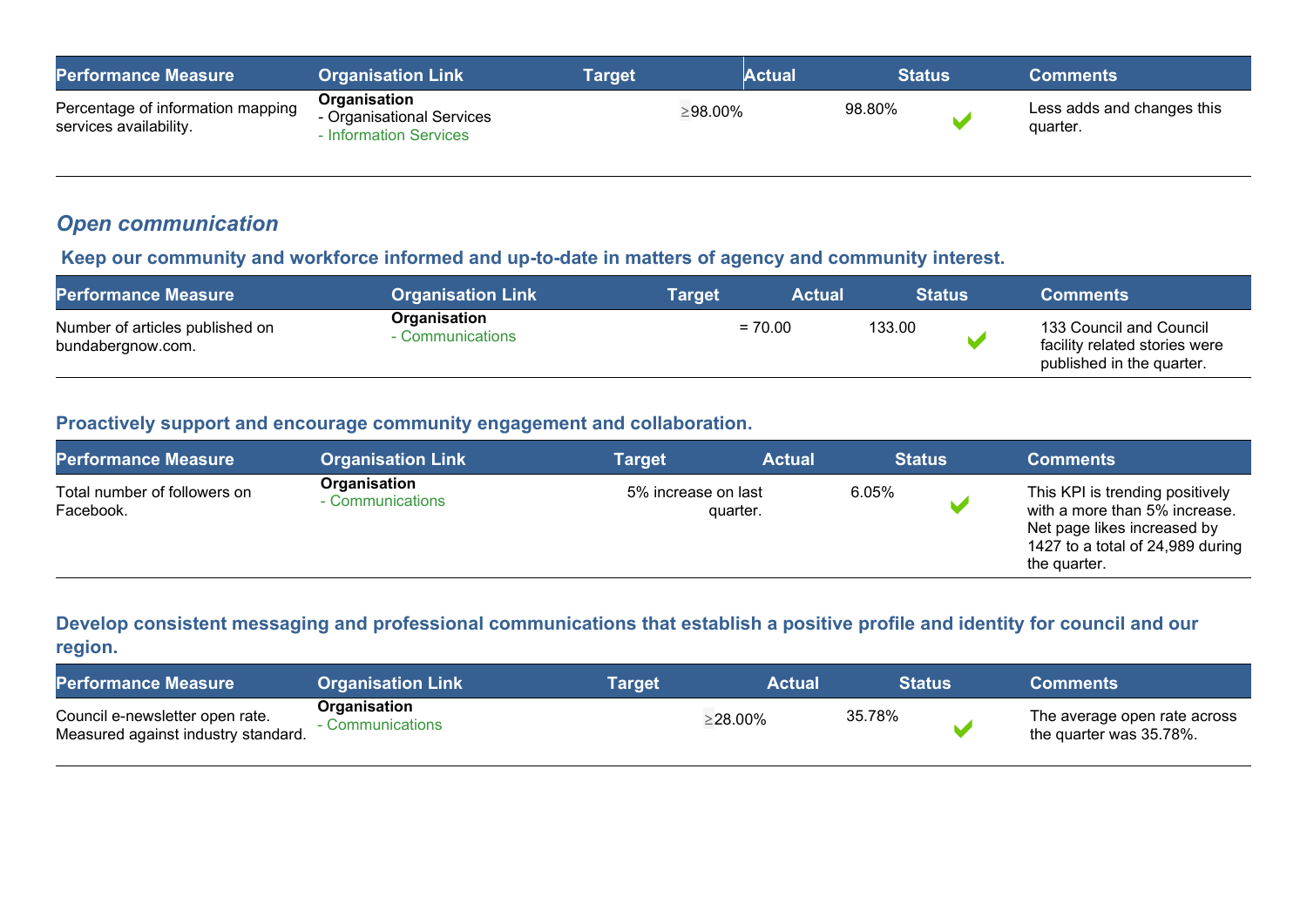#### **Review and develop updated and relevant communication platforms, modes, mediums and content.**

| <b>Performance Measure</b>                                                     | <b>Organisation Link</b>         | <b>Target</b> | <b>Actual</b>                                            | <b>Status</b>                       | <b>Comments</b>                                                                                                                                                                                                       |
|--------------------------------------------------------------------------------|----------------------------------|---------------|----------------------------------------------------------|-------------------------------------|-----------------------------------------------------------------------------------------------------------------------------------------------------------------------------------------------------------------------|
| Council e-newsletter subscriber<br>growth.                                     | Organisation<br>- Communications |               | 5% increase on Subscribers decreased by<br>last quarter. | 244 to 20278 during the<br>quarter. | Due to changes in the eDM sign<br>up system, subscriber numbers<br>have been impacted. While<br>working with the supplier to<br>automate this process there will<br>be periods of disruption to<br>subscriber growth. |
| Keep our workforce informed and<br>engaged through internal<br>communications. | Organisation<br>- Communications | 100 per year. |                                                          | 114.00                              | This number includes<br>communication through the staff<br>newsletter and videos.                                                                                                                                     |

# **Game changers**

### *4.1 Connected and leveraged infrastructure*

#### **4.1.1 Strategic Infrastructure plans developed for all classes of community infrastructure.**

| <b>Performance Measure</b>                                        | <b>Organisation Link</b>    | Target | <b>Actual</b>                           | Status | <b>Comments</b>                  |
|-------------------------------------------------------------------|-----------------------------|--------|-----------------------------------------|--------|----------------------------------|
| The Local Government Infrastructure<br>Plan is reviewed annually. | Organisation<br>Development | 2021   | $= 100\%$ by June 10% achieved to date. |        | Data being collected for review. |

#### **4.1.2 Annual infrastructure capital programs are completed in accord with adopted strategic plans and in accord with budget.**

| <b>Performance Measure</b>                                                                                                                                                                                                                                | <b>Organisation Link</b>                                          | Target               | <b>Actual</b> | <b>Status</b> | <b>Comments</b>                                                                                                                                                     |
|-----------------------------------------------------------------------------------------------------------------------------------------------------------------------------------------------------------------------------------------------------------|-------------------------------------------------------------------|----------------------|---------------|---------------|---------------------------------------------------------------------------------------------------------------------------------------------------------------------|
| <b>Completion of Bespoke Projects</b><br>(specific/uncommon projects) subject to<br>external factors including grant specific<br>funding, in partnership with or dependent<br>on external entities commitment or<br>dependent on another Bespoke Project. | Organisation<br>- Organisational Services<br>- Financial Services | ≥60.00% per<br>annum |               | 74%           | There has been a continuation/finalisation of a<br>number of large projects that were in progress at<br>the beginning of the financial year.                        |
| Completion of business as usual projects<br>(routine projects that Council has control<br>over) including renewals and own source<br>of funding.                                                                                                          | Organisation<br>- Organisational Services<br>- Financial Services | ≥90.00% per<br>annum |               | 75%           | There is an expected increase in activity during<br>the second half of the financial year i.e. when a<br>large portion of the road renewal program is<br>scheduled. |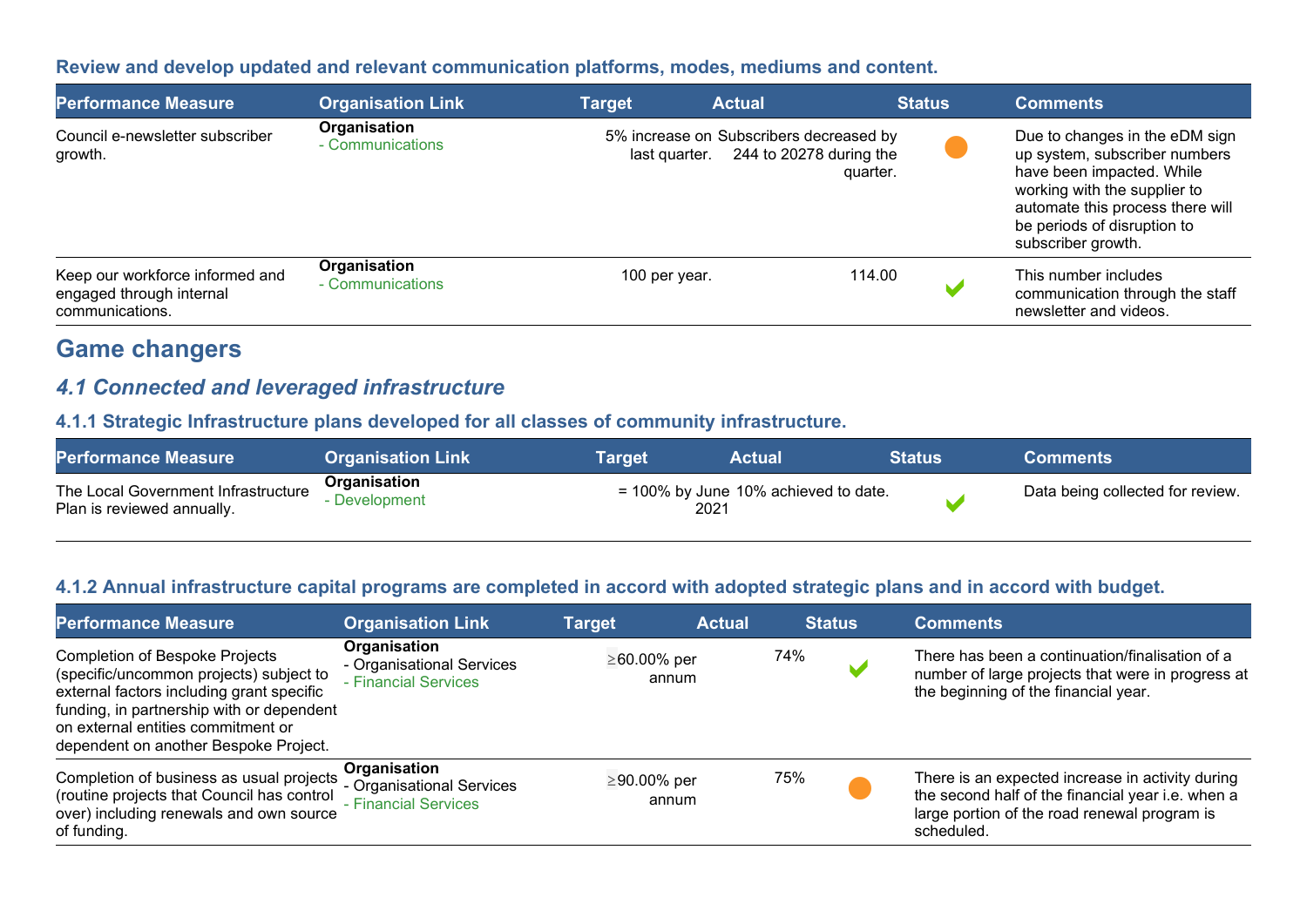# *4.4 Organisational and cultural excellence*

## **4.4.1 Develop and implement People and Performance Strategy.**

| <b>Performance Measure</b>                                          | <b>Organisation Link</b>                                                | <b>Target</b> | <b>Actual</b> | <b>Status</b> | <b>Comments</b>                                                                                                                                                                                                                          |
|---------------------------------------------------------------------|-------------------------------------------------------------------------|---------------|---------------|---------------|------------------------------------------------------------------------------------------------------------------------------------------------------------------------------------------------------------------------------------------|
| Health and Safety Strategic Plan Key<br>Performance Indicators met. | Organisation<br>- Organisational Services<br>- People, Safety & Culture |               | $= 90.00\%$   | 90.00%        | On track with Health and Safety<br>Strategic Plan.                                                                                                                                                                                       |
|                                                                     | - Work Health & Safety                                                  |               |               |               | Currently a 41 day average<br>closeout for actions which is<br>above the 30 day target however<br>is improving.                                                                                                                          |
|                                                                     |                                                                         |               |               |               | Training has now moved to<br>Training and Development for<br>reporting however with COVID-19<br>restrictions only mandatory<br>approved training has been<br>conducted. Courses were<br>conducted as required to maintain<br>compliance. |
|                                                                     |                                                                         |               |               |               | There was an increase of 8.7%<br>with claims (which equates to two<br>more compared to last quarter).<br>There was an increase of 8.3%<br>with lost time injuries (which<br>equates to one more compared to<br>last quarter).            |
|                                                                     |                                                                         |               |               |               | ELT site visit completed for this<br>quarter (with COVID-19<br>restrictions in mind).                                                                                                                                                    |
|                                                                     |                                                                         |               |               |               | Contractor Spot checks and<br>Hazard Inspections both on target<br>(with COVID-19 restrictions in<br>mind).                                                                                                                              |